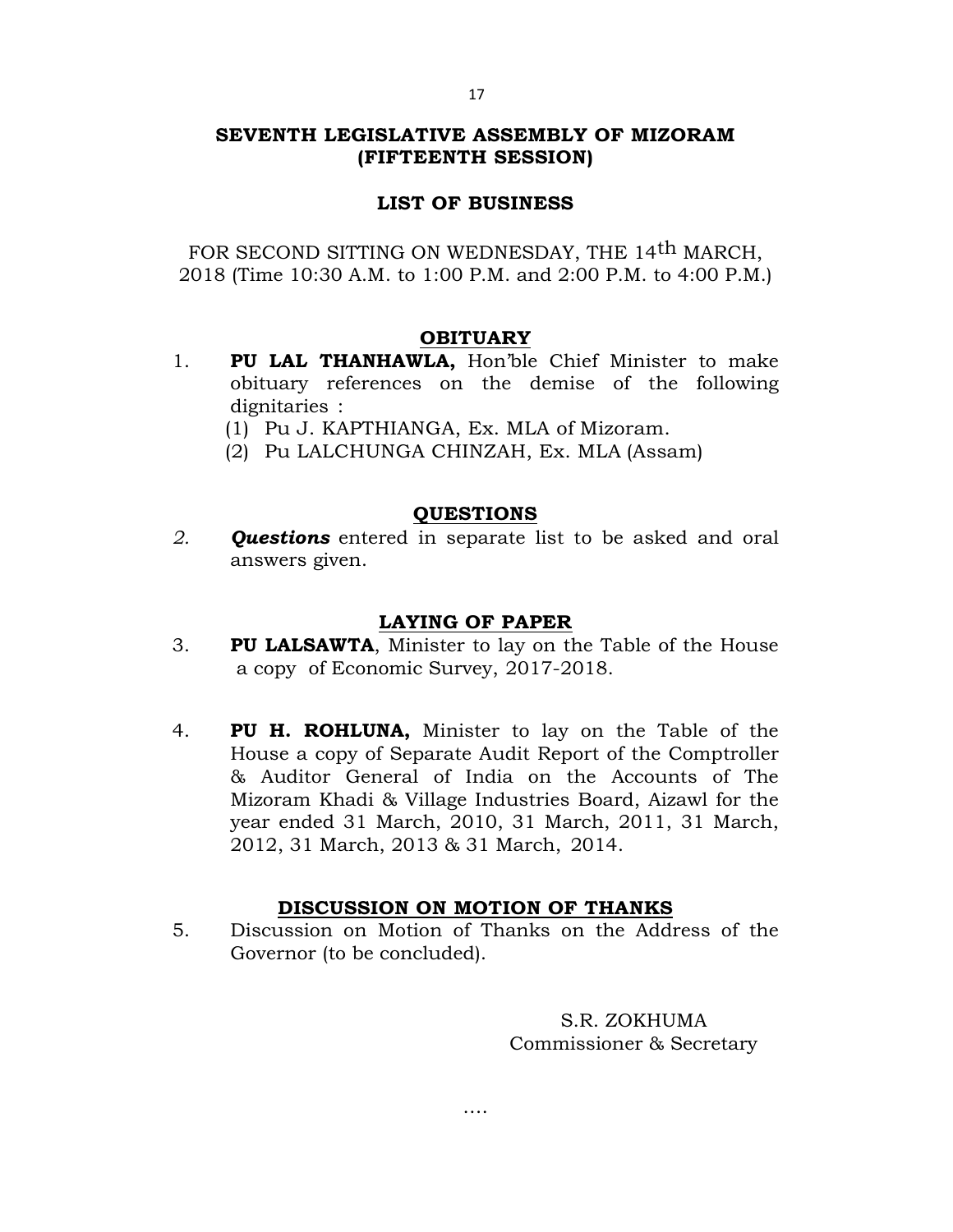**SPEAKER :** Hope in the LORD and keep his way. He will exalt you to inherit the land; when the wicked are destroyed, you will see it.

Psalms 37:34

Today, we will observe obituary on Hon. ex-Members such as Pu F. Kapthianga and Pu Lalchunga Chinzah. Let us call the Hon. Chief Minister, Pu Lal Thanhawla.

**PU LAL THANHAWLA, CHIEF-MINISTER:** Pu Speaker, it is unfortunate that today we have lost two of our fellow Hon. Members of this august House.

Pu Speaker, Pu J. Kapthianga ex-MLA passed away on  $7<sup>th</sup>$  March, 2018 at 5:20 a.m. He was 89. Pu J. Kapthianga was the fourth child of Pu J. Zalawma and Pi Helen Challianguri. He was born on  $10^{th}$  April, 1929 at Kelsih. He had 6 brothers and 5 sisters.

In  $18^{th}$  Feb. 1963, he married Pi Mary Biakmawii d/o Chalnghaka (L) at Christ the King Cathedral, Tlangnuam. They have three sons, two daughters, 11 grandchildren and 2 great grand-children.

He completed Primary and High School from Don-Bosco School, Shillong. He joined Indian Defense Service during 1950-1961. Due to his father's ill-health, he left Indian Defense Service. In 1962, he established Pachhunga Memorial High School and served as the Headmaster as requested by Serkhan and the neighboring Villages. This school is still in function till today at Lungdai.

Pu J. Kapthianga joined Politics in 1962. In 1967-1977, during the period of insurgency in Mizoram, he was captured along with the leader of P.C. Party, Pu Thena and was imprisoned at Nalbari Jail, Assam. In 1978, he was elected from Khawbung Constituency as a Member of the Second Mizoram Legislative Assembly. He was Protem Speaker, the Dy. Chief Whip of the Assembly ruling party. In 1981, as a consequence of the failure of peace talk between Indian and MNF, he was again imprisoned at Turial jail. Later in 1990, he retired from politics due to ill-health. He was a generous person who always inclined to help anyone in need. He would travel with some Catholic Fathers to translate their preaching in various places of Mizoram. He donated his land at Sairang for construction of St. Peter's church.

Pu J. Kapthianga had a bypass Surgery at Kolkata B.M. Birla Heart Research Centre in July, 1993 and had pacemaker being installed in 2013. As his health deteriorated, he was admitted at Civil Hospital in  $28<sup>th</sup>$  Jan. 2018. He was released on  $14<sup>th</sup>$  February, 2018 but could not recover from it and passed away in  $7<sup>th</sup>$  March, 2018 at 5:20 a.m.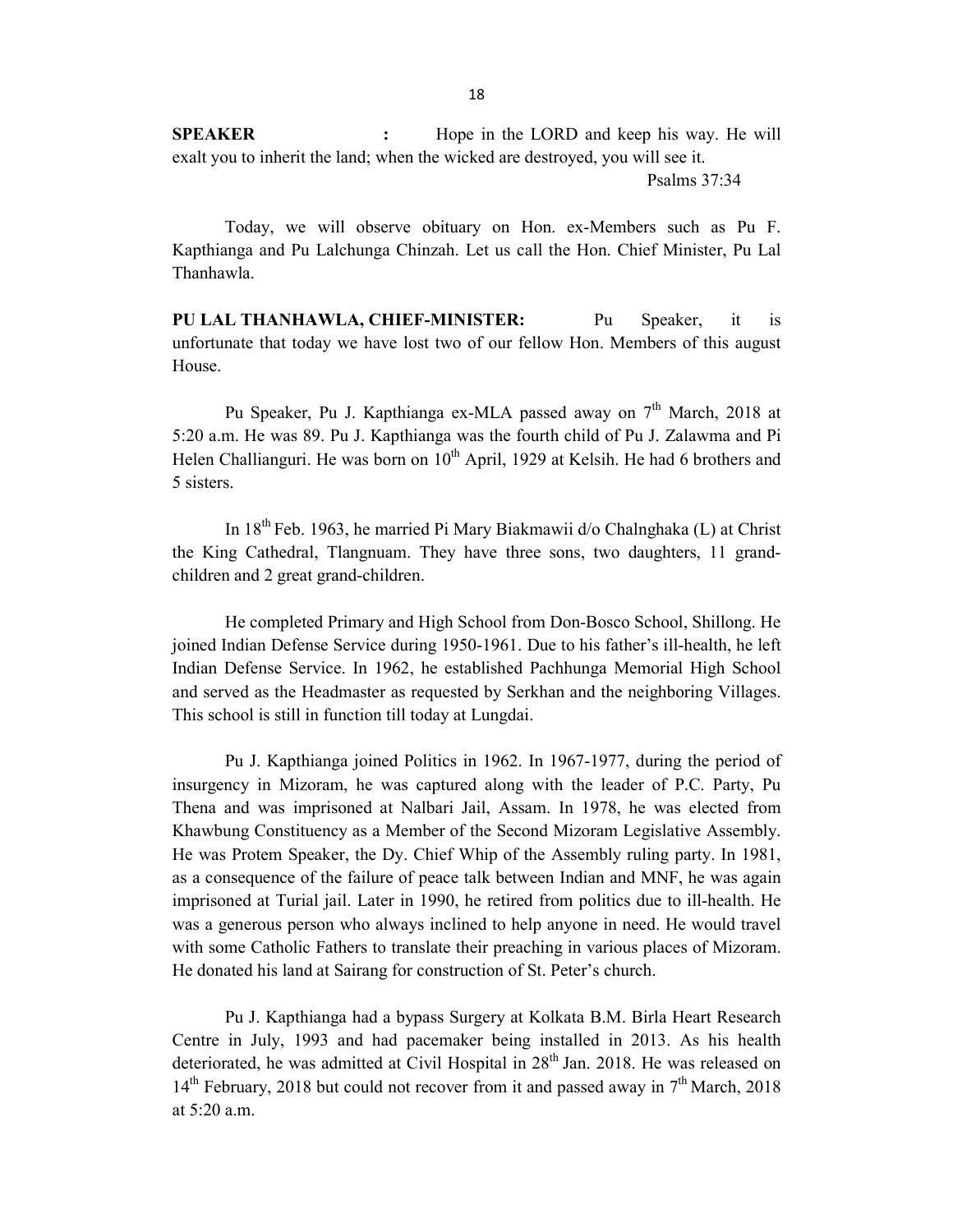Pu Lalchunga Chinzah, ex-MLA in Assam undivided. In 28<sup>th</sup> January, 2018 at 9:00 a.m, he passed away at Lairam Christian Medical Centre, Lawngtlai. He was 86.

Pu Lalchunga Chinzah was the fifth son of Pu Lianhmunga Chinzah and Pi Ngunchii Chinzah. He had four brothers and four sisters. He married Renchin Zathang in  $10^{th}$  April, 1959 and had three daughters and three sons.

Pu Lalchunga Chinzah completed his Class-III from Rulkual Primary School in 1944. In 1947, he completed Class-IV from Tawipui and Matric from Bengali High School, Imphal in 1952. Later in 1957, he graduated from St. Anthony's college, Shillong and then came back to Mizoram. He served as Headmaster at Lawngtlai High School and during his tenure as Headmaster, he was elected uncontested as Member of Regional Council from Bualpui (NG). In fact, he was appointed Chairman of the Council.

Pu Speaker, since Pawi-Lakher Regional Council had no graduate to serve as Court President & Recorder, he quit headmaster and joined there from 1960-1964. Later, due to unsatisfactory with the salary, he again quit the job. Despite several offers such as BDO at Lawngtlai, Publicity Officer at Aizawl, Political Assistant & Asst. Deputy Commissioner at Saiha and NEFA based Superintendent (IFAS Jr. Rank), he came back not joining any of such posts and enters politics against the will of his parents.

The following are some notable posts he had held in politics during his life time: -

- 1) During the period 1.5.1958-15.4.1964, he was elected as Pawi-Lakher Regional Council (PLRC) member uncontested. He held the Chairman from 1.5.1958-1.12.1958.
- 2) During 15.4.1964-15.7.1970, he was elected from Lawngtlai Constituency and held as Chief Executive Member.
- 3) In 16.7.1970, he was again elected from Lawngtlai Constituency and held as Chief Executive Member (CEM) for the second time in 29.1.1973.
- 4) In 1968, he was elected as Member of Legislative Assembly (Assam) from Chhim Constituency and again held the post of CEM.

Following are the posts he had held in the Pawi Autonomous District Council (PADC:–

- 1) From 23.1.1973-16.11.1976, he was elected from Lawngtlai constituency and held as Chairman from 25.1.1973-16.11.1976.
- 2) From 1.2.1988-30.11.1991, he was elected as MDC from Paithar Constituency, and held the post of the Chief Executive Member from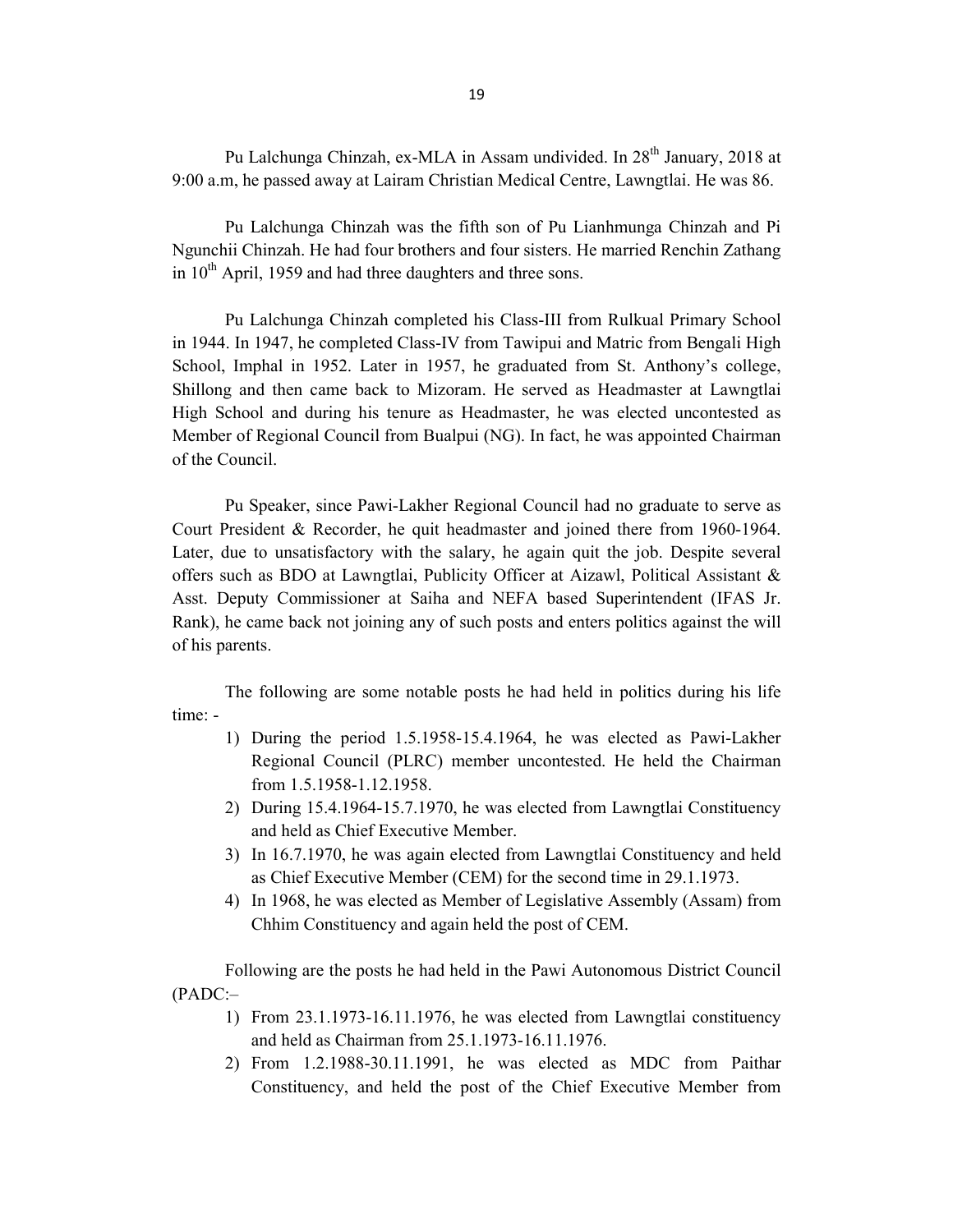3.2.1988-2.8.1989. During his tenure on  $1<sup>st</sup>$  May 1989, he changed the name 'Pawi District' to 'Lai Autonomous District Council'.

Apart from such posts, Pu Lalchunga Chinzah also participated in Church activities; he was a Church Elder of Lairam Isua Krista Baptist Kohhran and served in the Local Church of Council Veng, Lawngtlai.

Pu Lallchunga Chinzah was admitted at Lairam Christian Medical Centre (LCMC) on  $19<sup>th</sup>$  December, 2017 due to breathing problem and was released on  $31<sup>st</sup>$ December, 2017. However, he was re-admitted on  $7<sup>th</sup>$  January, 2018 for the same problem and passed away on  $28<sup>th</sup>$  January despite the efforts of doctors and nurses to save his life.

Pu Speaker, he was a great political leader in Mizoram. I knew him personally that he was a man of wisdom and a kind soul. It is a great loss for Mizoram especially for the people of Lawngtlai.

I pray that God be with the families of the departed Leaders, Pu J. Kapthianga and Pu Lalchunga Chinzah. Thank You.

**SPEAKER :** Let us now call Pu Vanlalzawma.

**PU VANLALZAWMA :** Pu Speaker, thank you. Hon. Chief Minister have spoken in the detail of the two departed Members and there is nothing much to add. However, I would like to express our deepest sympathy to the families on behalf of the Opposition Group. May God be with their families.

### **PU C. NGUNLIANCHUNGA, MINISTER:** Pu Speaker, thank you.

We have heard enough of Pu J. Kapthianga. So, being elected Member from Lairam, it is a privilege to participate in the obituary of Pu Lalchunga Chinzah here in this august House. He was a shining star for Lai people who spearheaded in taking Lai District many steps forwards. I want to highlight in this august House that during insurgency in Mizoram and as his tenure as CEM, there were times he had to flee Lawngtlai but he stood rock solid for Lai people. He was a man of determination. Even in his old age, he was still willing to accompany us to Delhi in matters concerning Lai District. Pu Speaker, in spite of his commitment in Politics, he did not neglect his family and is inspiring to note that all his children grew up as respectable persons in various fields. There are so much inspiring gestures in his nature that the people will remember. I thank you for giving me the time to say these few words. Thank you, Pu Speaker.

**SPEAKER :** One more member to speak; Pu Zothangliana.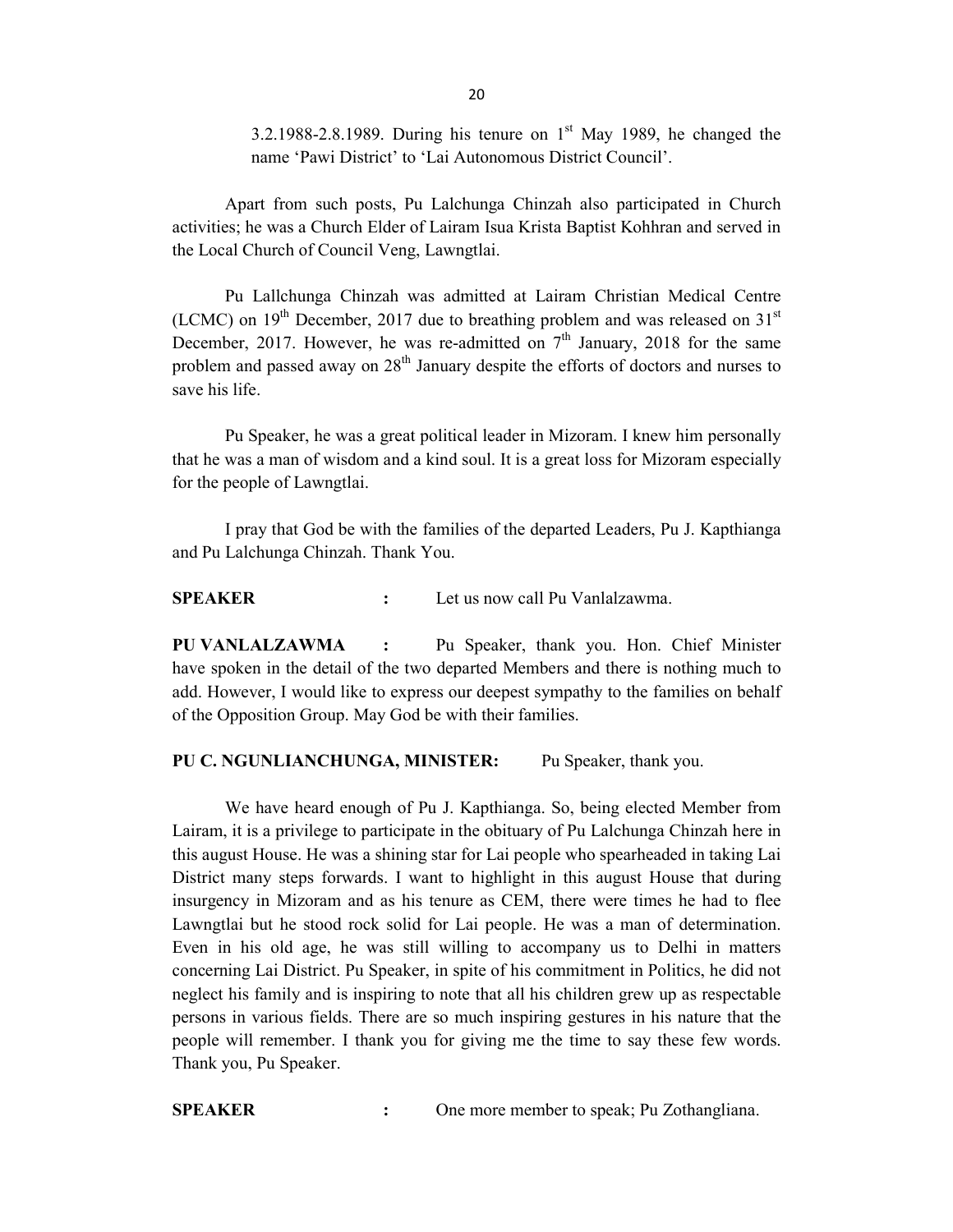**PU H. ZOTHANGLIANA:** Pu Speaker, thank you. Pu Lalchunga Chizah is a father figure for us and I regret to state that today, we have to observe obituary. As we have heard, he was a great leader in every aspect, be it in politics and in taking care of his family. He was not only a great political leader, but a man of wisdom and a humble soul. It is unfortunate today that we have to observe obituary. I am deeply moved by his dismissal. Pu Speaker, thank you for allotting me time to speak.

**SPEAKER :** Pu R. Romawia, Hon. Minister.

**PU R. ROMAWIA, MINISTER:** Pu Speaker, the Hon. House Leader has spoken many of Pu J. Kapthianga; yet, I have a few words to add. He never stops working for peace in Mizoram. He was a closed friend of Pu Laldenga as many people across Mizoram have even known him as 'Pu Laldenga's friend'. He was a generous soul who even hosted feast for the poor. Pu Speaker, thank you for the time for these few words.

**SPEAKER :** Alright. There may be other Members who wish to speak, but our time is limited. We will all now rise up to observe 1 minute silence to show our respect.

**SPEAKER** : We will now move to Questions & Answers. I call Pu K. Sangthuama to ask starred Question No .1

**PU K. SANGTHUAMA :** Pu Speaker, starred Question No.1 for favour of answer to be given by the Hon Minister, in charge PWD.

**SPEAKER :** Let us call Hon. Minister, Pu Lal Thanzara to answer the Question.

- **PU LAL THANZARA, MINISTER:** Pu Speaker the answer is as follows:
	- a) The fund allocation for maintenance of road during the year 2017-2018 is ₹66,764.00 lakhs with additional fund of ₹19,153.25 lakhs, totally ₹85,640.25 lakhs.

Minor works - ₹3,950.00 lakhs NEDP (out of 11,319.00 lakhs) - ₹2,754.37 lakhs Minor works (additional) - ₹1,264.30 lakhs State Priority Project (SPP) (out of ₹5898.60 lakhs) - ₹1,637.82 lakhs. **Total - ₹9606.49 lakh.**

- b) The fund allocation from central Govt. for the year 2017-2018 ₹26,521.15 lakhs
- c) Fund utilized during the year  $2017-2018$  ₹32,757.07 lakhs.

**SPEAKER :** Supplementary question from Pu K.Sangthuama.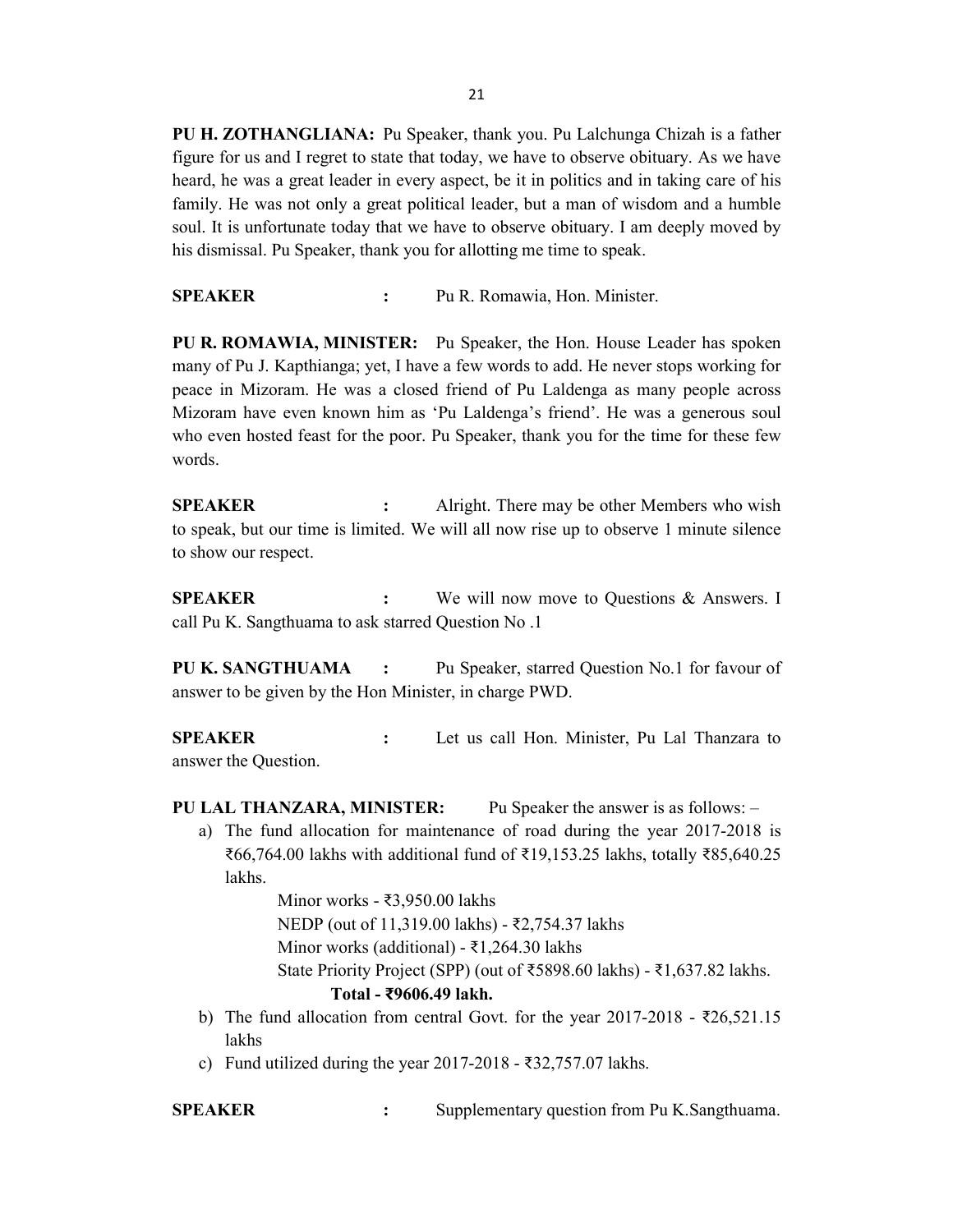**PU K. SANGTHUAMA :** Pu Speaker, for what purpose fund allocation for maintenance utilized and will the remaining be utilized before the end of this financial year?

**SPEAKER :** Let us now call Hon. Minister to answer the question.

**PU LAL THANZARA, MINISTER:** Pu Speaker, thank you. Should I read out or distribute the copy. (**SPEAKER***: If you read, then it will take time)*

**PU K. SANGTHUAMA :** I want to know in district-wise. Anyway, I will expect the written copy as well, Pu Speaker.

**PU LAL THANZARA, MINISTER:** Pu Speaker, it is quite lengthy to read out all the implemented works. Alright thank you, I will give in writing.

**PU K. SANGTHUAMA :** Pu Speaker, the Hon. Minister did not answer my second Question.

**PU LAL THANZARA, MINISTER:** The remaining fund will not be utilized before this financial year. However, it will be deposited and we will continue to utilize in the next financial year.

**SPEAKER :** Moving on to the next question i.e. starred Question No. 2. Let us call Pu R.L. Pianmawia to ask the question.

**PU R.L. PIANMAWIA :** Pu Speaker, will the Hon. PWD Minister be pleased to state: -

- a) If there is any proposal to black top the road between Darlawn playgrounds to Tourist Lodge.
- b) If National Highway 150 could be placed under Darlawn Highway Division.

**SPEAKER :** We will now call Pu Lal Thanzara, Hon. Minister to answer the questions.

**PU LAL THANZARA, MINISTER:** Pu Speaker, the answer to hon'ble is as follows: –

- a) There is no proposal as of now since there is no sufficient fund for village road. Proposal will be made when there is sufficient fund.
- b) There is no proposal to take up National Highway 150 under Darlawn Highway Division. Arranged of the National Highway are made according to the required division. Thank you.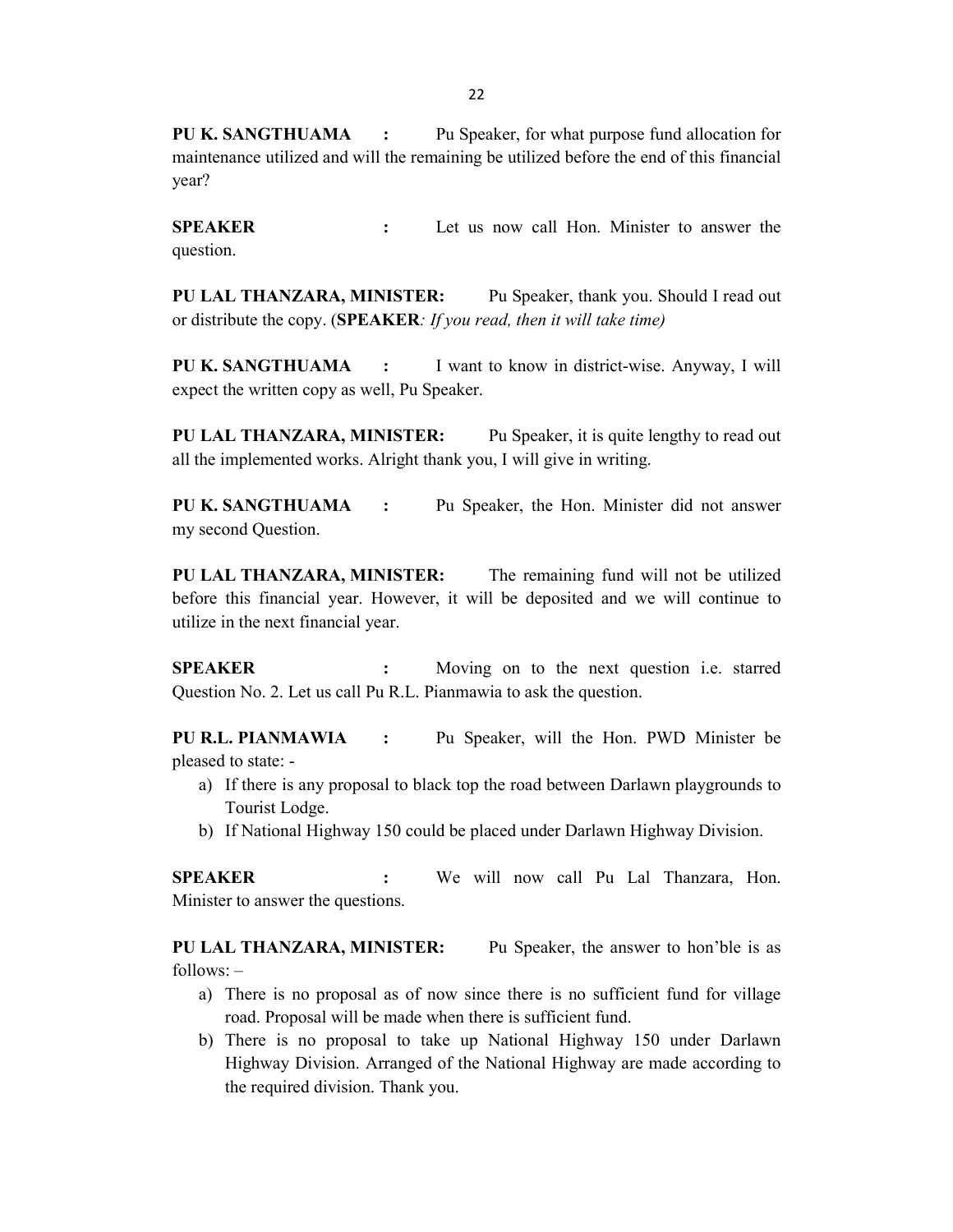**SPEAKER** : Supplementary question.

**PU R.L.PIANMAWIA :** Pu Speaker, I would like to ask if the Hon. Minister could take up black topping of Darlawn playground to Tourist Lodge road from the remaining fund allocation and if the demand for 2 highway divisions is considered since the workload is increasing immensely.

**SPEAKER :** Let us call Hon. Minister.

**PU LAL THANZARA, MINISTER:** Pu Speaker, we will try to include in the work schedule of next financial year. Regarding Highway, the Govt. will take necessary step.

**SPEAKER :** Starred Question No. 3 and Dr. K. Beichhua to ask.

**Dr. K. BEICHHHUA :** Pu Speaker, will the Hon. Minister for R.D. be pleased to state the answer to starred Question No. 3.

**SPEAKER :** Pu R. Lalzirliana, the Hon. Minister.

**PU R. LALZIRLIANA, MINISTER:** Pu Speaker, thank you. The answer is as follows: -

- a) The Govt. of Mizoram started Rural Housing Scheme from 2010-2011.
- b) The fund is allocated by the Govt. of Mizoram.
- c) So far, 8,624 families benefited the project of 4 bundles of GCI sheet per family.

**SPEAKER** : Supplementary question.

**Dr. K. BEICHHUA :** Pu Speaker, my question is, whether beneficiaries of the Housing Scheme the same with Chief Minister's Rural Housing Scheme? Secondly, which department is the nodal department in each district for implementing the scheme and if selection committee is constituted? Lastly, whether this scheme is for the congress party alone or all the people of Mizoram?

**SPEAKER :** Alright, let us call Hon. Minister to answer the question.

**PU R.LALZIRLIANA, MINISTER:** Pu Speaker, thank you. There is Chief Minister Rural Hosing Scheme and Rural Hosing Scheme separately. The scheme being discussed is of the Chief Minister's Housing Scheme which carries ₹50,000/- of financial assistance. Under Chief Minister Rural Housing scheme, Selection Board is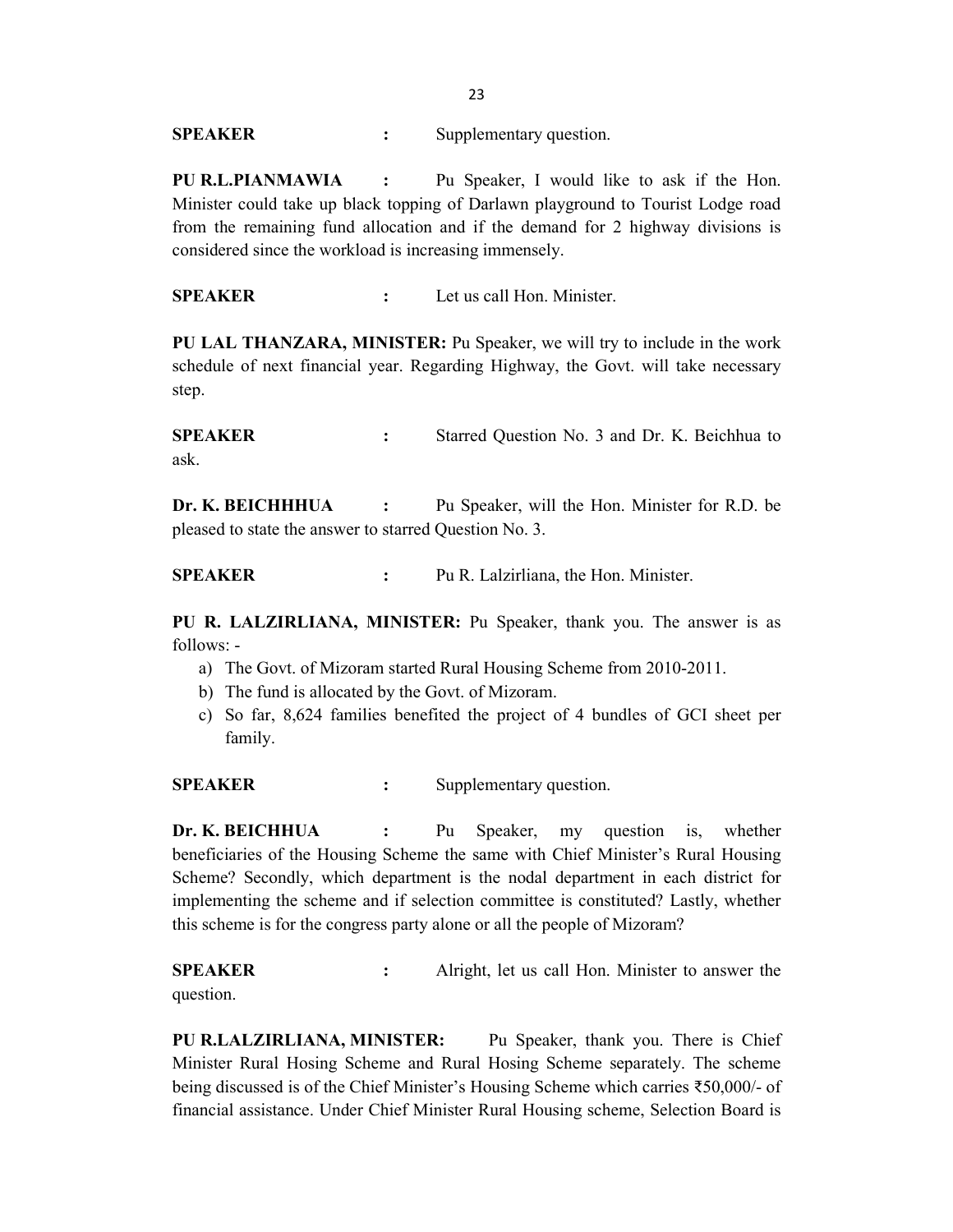constituted under the Chairmanship of concerned BDO and concerned MLA as one of its member. Pu Speaker, it may be true to some extents that ruling party in the District Councils usually tries to control the scheme being received. That is all I can answer.

**SPEAKER** : Supplementary question.

**Dr K. BEICHHUA :** Pu Speaker, My question is in which district CM's Housing Scheme being distributed as I have not received any information of the committee? And I would like to ask if congress party alone is sons of the soil?

**SPEAKER :** Let us call Hon. Minister to answer the question.

**PU R. LALZIRLIANA, MINISTER:** Pu Speaker, the Govt. regards the people Mizoram as sons of the soil and the people consider the Govt. as their father. CM's Housing Scheme has not been distributed in Saiha, Lawngtlai and Serchhip district. Thus, the Hon. Member will not receive any of such information.

**SPEAKER :** Er. Lalrinawma to ask starred Question No. 4.

**Er. LALRINAWMA :** Pu Speaker, thank you. Will the Hon. Finance Minister be pleased to state: –

- a) The total amount of M.R. Bill which has been disbursed during 2013-2014, 2014-2015, 2015-2016, 2016-2017 and 2017-2018.
- b) The total amount expected in the current financial year.

**SPEAKER :** The Hon. Finance Minister to answer the questions.

**PU LALSAWTA, MINISTER:** Pu Speaker, the answer is as follows: -

| a) | 2013-2014 | ₹8,515.47              |
|----|-----------|------------------------|
|    | 2014-2015 | $\overline{57,712.15}$ |
|    | 2015-2016 | ₹7,809.09              |
|    | 2016-2017 | ₹9,421.95              |
|    | 2017-2018 | ₹11,267.84             |
|    |           |                        |

b) ₹11,267.84 is expected during the current financial year.

**SPEAKER :** Pu Rinawma.

**Er.LALRINAWMA :** Pu Speaker, thank you. The fund disbursed during 2014-2015 financial year dropped down by nearly one crore though the amount increases every year. My questions are: -

a) What could be the reason? What is the opinion of the Govt. on the increment? Is it because of the opening of wine shop?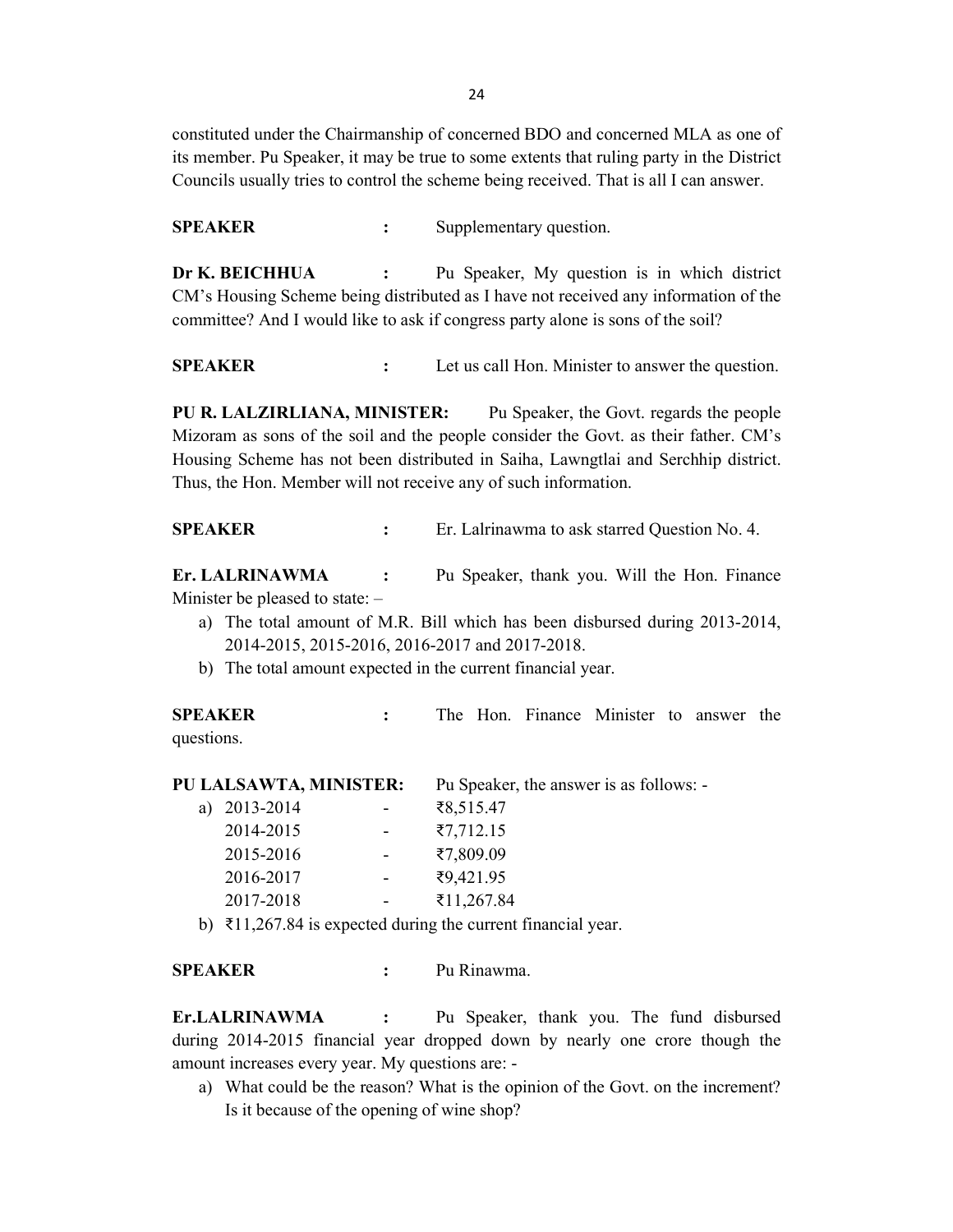b) I asked the same question in the last session but there is a difference with the answer being given for the year 2016-2017 by a margin of 21 crore. What is the reason?

**Dr. K. BEICHHUA :** Pu Speaker, Supplementary question.

- a) The total amount of pending M.R. Bill.
- b) Despite the Screening Committee being constituted, M.R. Bill is still increasing. What is the reason? Pu Speaker, if the Screening Committee is constituted to examine family declaration of the Govt. employees.
- c) If so, whether any of incorrect family declaration is found on M.R. Bill?

**SPEAKER :** Hon. Finance Minister to give the answer.

**PU LALSAWTA, MINISTER:** Pu Speaker, we have financial consolidation for the past two years and we somehow were able to pay pending bills; but and the amount eventually increases during this financial year. As for the difference in the amount during 2016-2017, the financial year did not end at the time the question was asked; perhaps, this could be the reason.

From 1<sup>st</sup> April, Healthcare Society will scrutinize M.R. Bill of each Deptt. Thank You.

**SPEAKER :** Before we move on to next business, Pu Ruatkima has submitted Special Mention as permission being given; we will now call Pu Ruatkima.

**PU LALRUATKIMA :** Pu Speaker, thank you.

On the 27<sup>th</sup> of February, 2018, MZP constructed Zofate Chawlhbuk at Bairabi Zophai which is within the area of Mizoram. The site was given to MZP by Pi Rothangi, wife of our ex-CM, Pu Ch. Chhunga (L). The newly constructed building was demolished by the Assam Police and Forest Deptt. on the very night it was constructed there by which MZP felt the need to reconstruct and called for a mass action on  $8<sup>th</sup>$  March, 2018. However, on this day, the Magistrate of Assam and the Assam Police were stationed at the site fully equipped with arms. As MZP started their mission, the Assam Police putting on strong objection started to use violence means by beating the students. MZP in a tense and realizing the situation determined to go on for the construction on  $10^{th}$  March, 2018.

On 10<sup>th</sup> March, 2018, as the students started their work, the Assam Police started beating up the students including a Mizoram journalist; they had even started to fire guns but fortunately no life was lost in the incident; yet, several casualties including a journalist.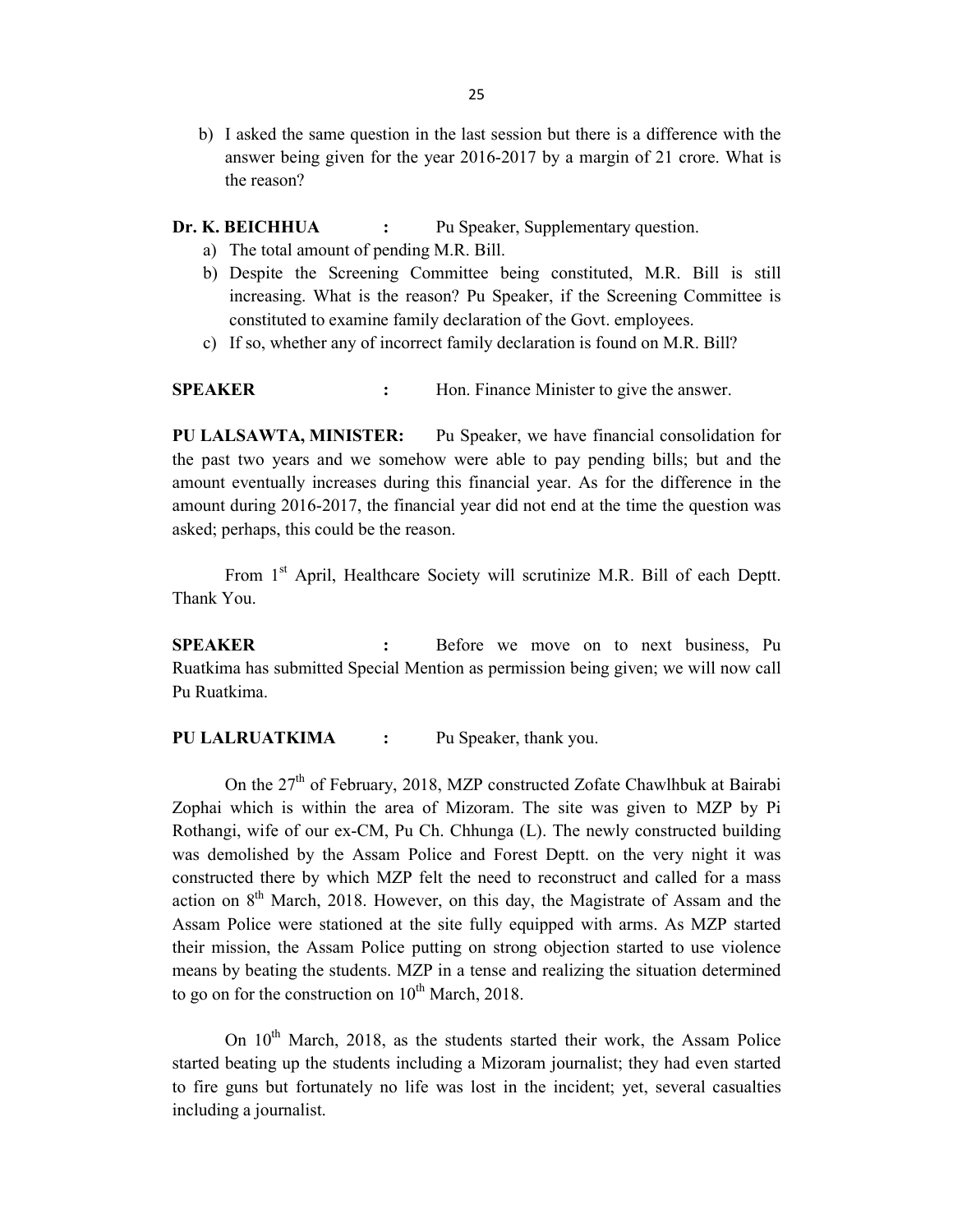The Assam Govt. then proclaims Sec 144 CPRPC Act within Mizoram area which is quite humiliation for the people of Mizoram. The Assam Police not only beaten up our students but also our journalist. This act of violence is humiliating and intolerable. This kind of act is humiliating for the neighboring state and it is undignified. My sincere sympathy goes to injured persons and I urge the Govt. to compensate those victims.

Pu Speaker, with your permission, I would like to read out the resolution of the emergency meeting of the Congress Legislative Party.

On Sunday, 11 March, 2018, an emergency meeting of Congress Legislature Party was held at CM's Conference room from 3 to 7 pm and passed a Resolution "that Zofate Chawlhbuk should be constructed at Pu Ch. Chhunga's land which is within Mizoram. Mizoram Police should occupy this land from tonight onwards and the Govt. of Mizoram should take immediate step for the construction". Pu Speaker, at the time, yesterday, the Magistrate of Kolasib and Aizawl District declared CRPC 144 and 188 IPC which I opine is difficult to comprehend. The question is whose order that could be where as the Mizos are united at the cost of MZP, no matter what the circumstances maybe; Pasaltha Khuangchera and Lalnu Ropuiliani have risen again. It is appreciating to know that the people and our youth are determined to safe this land. God will not abandon those who are willing to safe their land. The Fact is that adequate measure should be taken to safeguard our youth.

Pu Speaker, I am grateful that you have given me time to speak. It would be much appreciated if you could give time for discussion so that the Govt. clarifies the exact situation as to which authority declared CRPC and IPC Section. Thank you.

**SPEAKER :** Special Mention is usually not discussed in the House. However, since it is the burning issue which concerns the people of Mizoram, we may give a few minutes to the Hon. Home Minister to clarify deemed necessary.

**PU VANLALZAWMA :** Pu Speaker, if you could kindly permit time for discussion since this is of an important issue.

**SPEAKER :** A separate Motion is necessary for the discussion. So, if the Minister has anything to say, let us call Hon. Minister.

**PU R. LALZIRLIANA, MINISTER:** When there is any Special Mention, the Ministers are usually informed beforehand in case for need of clarification. I am not informed; however, I will try to answer it.

Pi Rothangi w/o Pu Ch. Chhunga, Ex-CM donated the land for construction of 'Zofate Chawlhbuk'. MZP then constructed it under the protection of Police force. At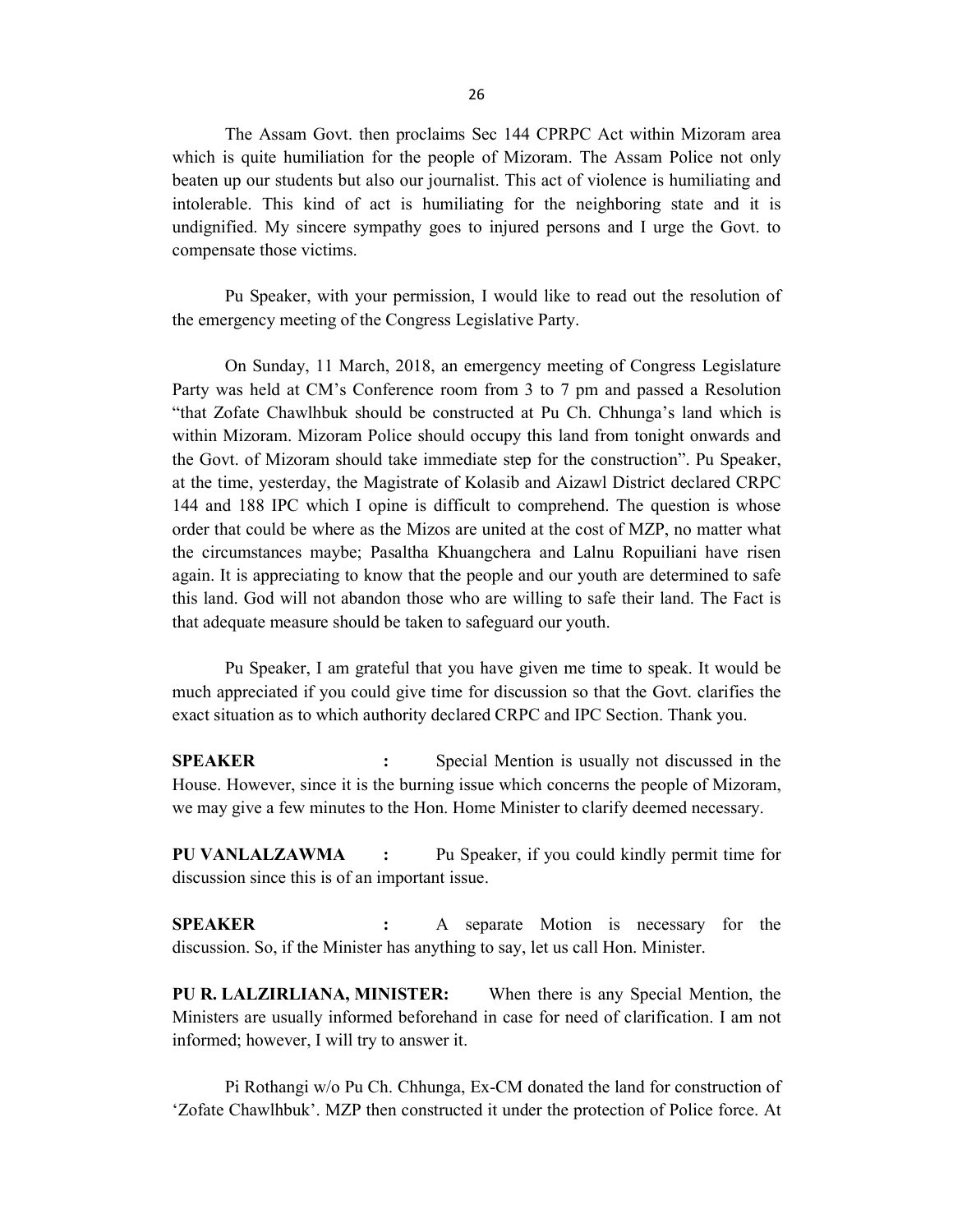night, 'Chawlhbuk' was demolished and a duty post was constructed at the site; the MZP then demolished the same. After a careful thought by the Govt., I invited leaders of MZP to my office chamber for tea and informed them that they were under the Police protection; but if they insisted to resume, police protection could not be availed since the Assam Govt. is not pleased with our action and the status quo was then maintained. And, since we are provoking the govt., it will be at your own risk, without Police protection. Pu Speaker, I have even told them that Bairabi joined NGO's have requested not to continue since it is the people of Bairabi who would suffer after MZP left the site. Thus, I requested them to call-off 'Hnam Hnatlang'. But, since they insisted to go ahead, the incident broke out.

The Govt. condemns the act as the force should have warned the students before firing. The Hon. Chief Minister has immediately sent a letter to Home Minister, Pu Raynath Singh and has been replied on time. We approached the Assam Govt. for talk on DC's level but in vain. At that time, the Home Minister sent a letter to our Chief Minister for a talk of Chief Secretary Level at Delhi. The Congress Legislature Party is angered by the Assam Police action and that the status quo was maintained. We have to deal with this matter gradually since it is of a disputed area. The Congress Legislature Party held an emergency meeting and passed resolution that 'Zofate Chawlhbuk' should be built with the approval of the Chief Minister.

Pu Speaker, no party should take this issue as a political advantage. Yesterday, the Hon. Chief Minister held the all party meeting comprising NGO's and MKHC and concluded with a clear-cut view. I am grateful that MZP has call-off 'Hnam Hnatlang' keeping in view of the welfare of the govt.

Regarding declaration of CRPC 144 by DC, it is unfortunate that it was done so without prior consultation of the Home Minister. Pu Speaker, it is truly annoying and such act will not be repeated in future. Thank you.

**PU VANLALZAWMA :** Pu Speaker, I am grateful that the Home Minister gave a clear scenario of the issue. I request if you could permit for discussion since it is not against the proceedings/practice of the House as you too have experienced in Parliament.

**SPEAKER :** Let me explain first. When South Hlimen quarry collapse, I submitted Special Mention in Rajya Sabha; no one was informed, I spoke about the issue and there was no one to associate. In Parliament, action is taken depending on the associated members. Ministers are not call to speak. However, our approach here is different since it includes questions. I called the Hon. Minister if he wishes to clarify without prior information and I apologize for that. There can never be a discussion from Special Mention. If necessary, a separate Motion has to be submitted for the discussion.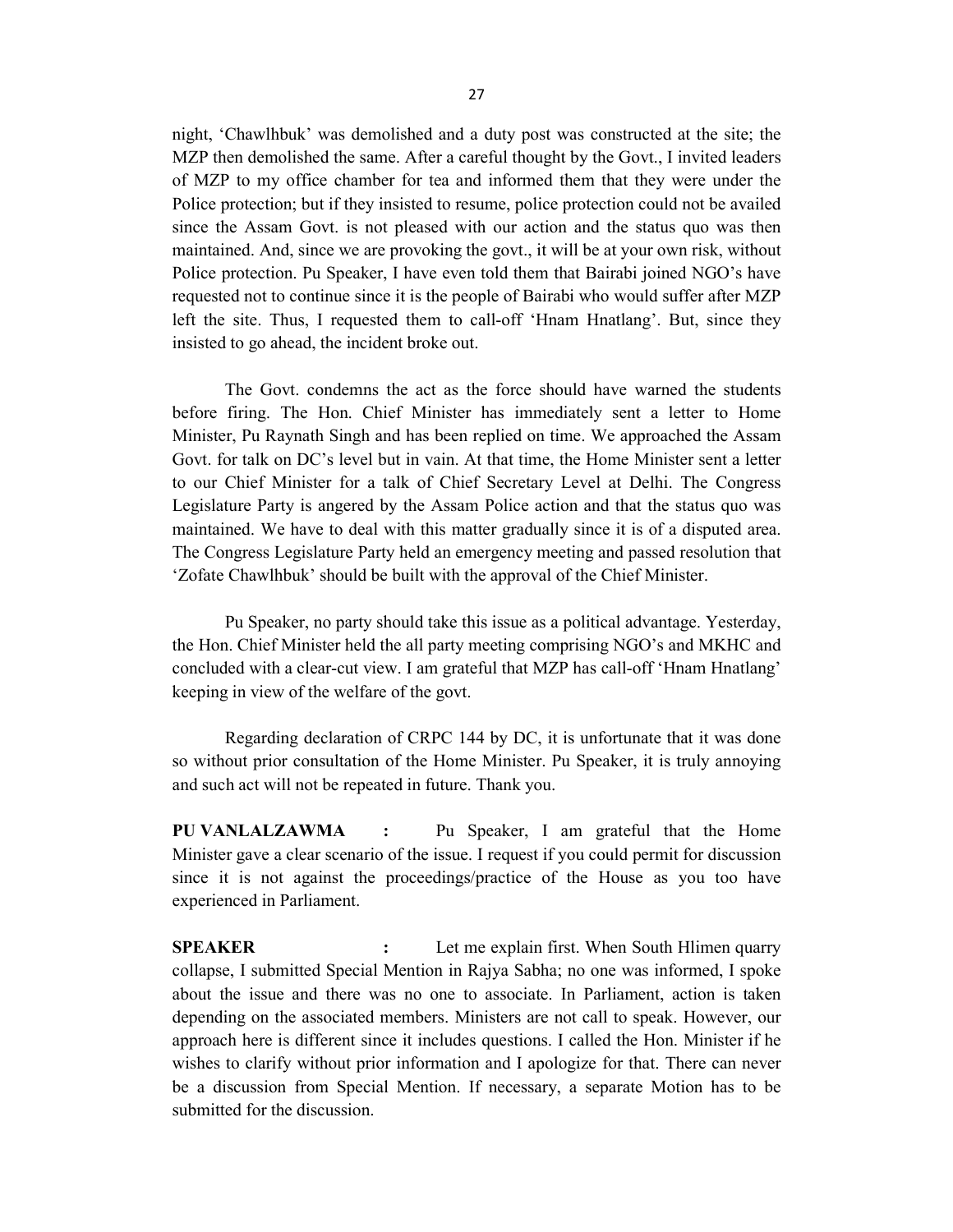**PU LALRINLIANA SAILO:** Pu Speaker, on discussion of Motion of Thanks, any subject which is on the list of the business may be raised and we may discuss as one is wishes to.

**SPEAKER :** That was what I was about to say; we will have a general discussion then you can speak about the issue. Let us leave this and that.

We will now move on to Laying of papers. Let us call Hon. Minister, Pu Lalsawta to lay on the Table of the House a copy of Economic Survey, 2017-2018.

**PU LALSAWTA, MINISTER:** Pu Speaker, with your permission and of the House, I lay the copy of Economic Survey, 2017-2018 on the Table of this august House.

**SPEAKER :** Let the copy be distributed. I call upon the Hon. Minister, Pu H. Rohluna to lay the Audit Report on the Table of the House.

**PU H. ROHLUNA, MINISTER:** Mr. Speaker sir, I beg to lay on the Table of the House a copy of separate Audit Report of the Comptroller Auditor General of India on the accounts of the Mizoram Khadi & Village Industries of Aizawl for the year ended  $31<sup>st</sup>$  March, 2010,  $31<sup>st</sup>$  March, 2011;  $31<sup>st</sup>$  March, 2012,  $31<sup>st</sup>$  March, 2013 and  $31<sup>st</sup>$  March, 2014. Thank you, Sir.

**SPEAKER :** Let the copy be distributed.

We will now move on to discussion on Motion of Thanks. Each member will be given 10 Minutes. Who will start the discussion? Yes, Pu H. Zothangliana.

**PU H. ZOTHANGLIANA:** Pu Speaker, thank you. It is fortunate that there is sufficient supply of essential commodities despite unpleasant climate and I would like to thank the Hon. Minister for that. Pu Speaker, it is pleasing to note that NEDP is carried out effectively as 16,000 families have been covered. Due to the success of NLUP, jhum cultivation on the other hand has dropped down to 31% during the past six years. It is a remarkable that even UNO acknowledge the fact as joint venture had even been held in Mizoram.

I thank for basic services to Urban Poor Scheme under which 1,096 families dwelling units have been set up. Central Govt. is concerned of cleanliness that intensive measure is taken in this regard. Hopefully Mizoram will become the cleanest state by the end of 2019.

I also thank for various projects taken up under Asian Development Bank. Pu Dy. Speaker, it is pleasing to note that under AH & Veterinary Deptt., 500 families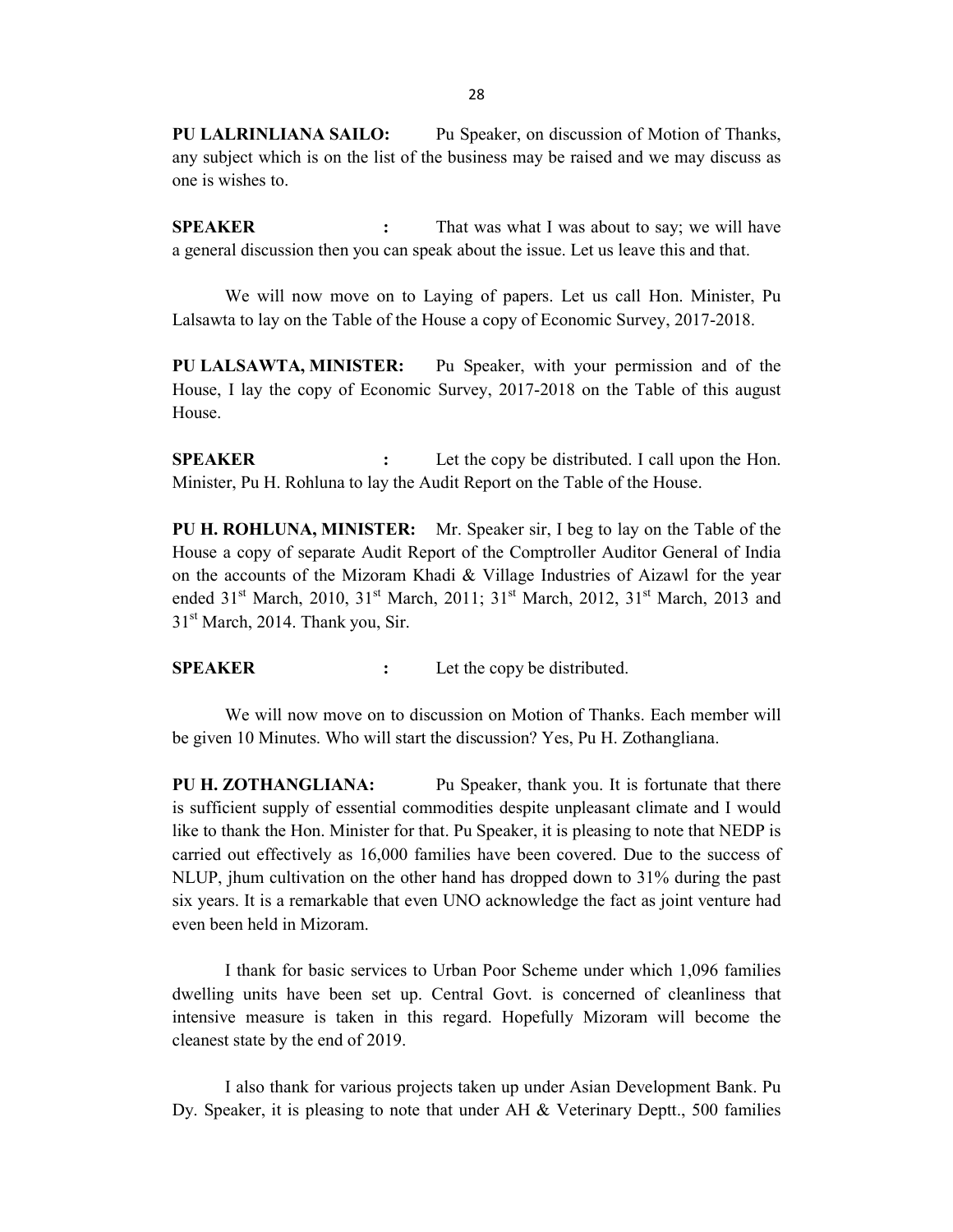will be selected to grow corn under the Economic Development policy from which 10,000 metric tonne is expected from the harvest.

It is noteworthy of the steps taken under Health Deptt. like NITI Aayog that has upgraded our state to a model state. It is remarkable that tobacco consumption have gone down to 58.7% from 67.2%.

I thank for the steps taken on electricity. Pu Dy. Speaker, open Defecation free is successfully introduced in various districts thanks to the efforts of the Govt. and concerned department. The same is expected to be done in the reiaming districts such as Lawngtlai and Lunglei.

Under able leadership of the Hon. Minister, Pu John Rotluangliana, funds for purchase of rice have gone down due to Nation Food Security.

Under School Education Deptt., number of projects has been approved; under Special plan assistance and Special Central Assistance such as construction of Educational Complex at Serchhip which was completed with project amounting to ₹122.20 lakhs; Guest House/Training Center of Education Deptt. at Lunglei which also has been completed. Pu Speaker, Mizoram has been regarded nationwide as the best performing state of RUSA in the Northeast and one of the best performers in all India. Construction of buildings for Mizoram Engineering College at Pukpui, Lunglei Commencing from May, 2016 is expected for completion by the end of March, 2018. Pu Speaker, National Council of Teachers' Education has given its approval to include B. Ed Cource in DIET at Aizawl and Lunglei. With this approval, the Mizoram University has given provisional affiliation to start the course from the academic session of 2018-2019. Apart from this, RCI has given its approval for conducting regular classes of Special Education which concern visual and hearing impair at SCERT.

It is pleasing to highlight that during 2017-2018, formation cutting work of 62.63 kms including two permanent bridges have been completed. It is worth mentioning that Forensic Science Laboratory received Excellence award in the field of fingerprint Science.

I appreciate Rubber Based Settlement project at Lawngtlai which is expected to be completed within 3 years.

To strengthen education infrastructure under LADC, there is a proposal for construction of 49 Nos. school buildings out of which 2 being completed and the rest for completion in the near future.

Pu Speaker, under NEDP, a special tour programme is being conducted on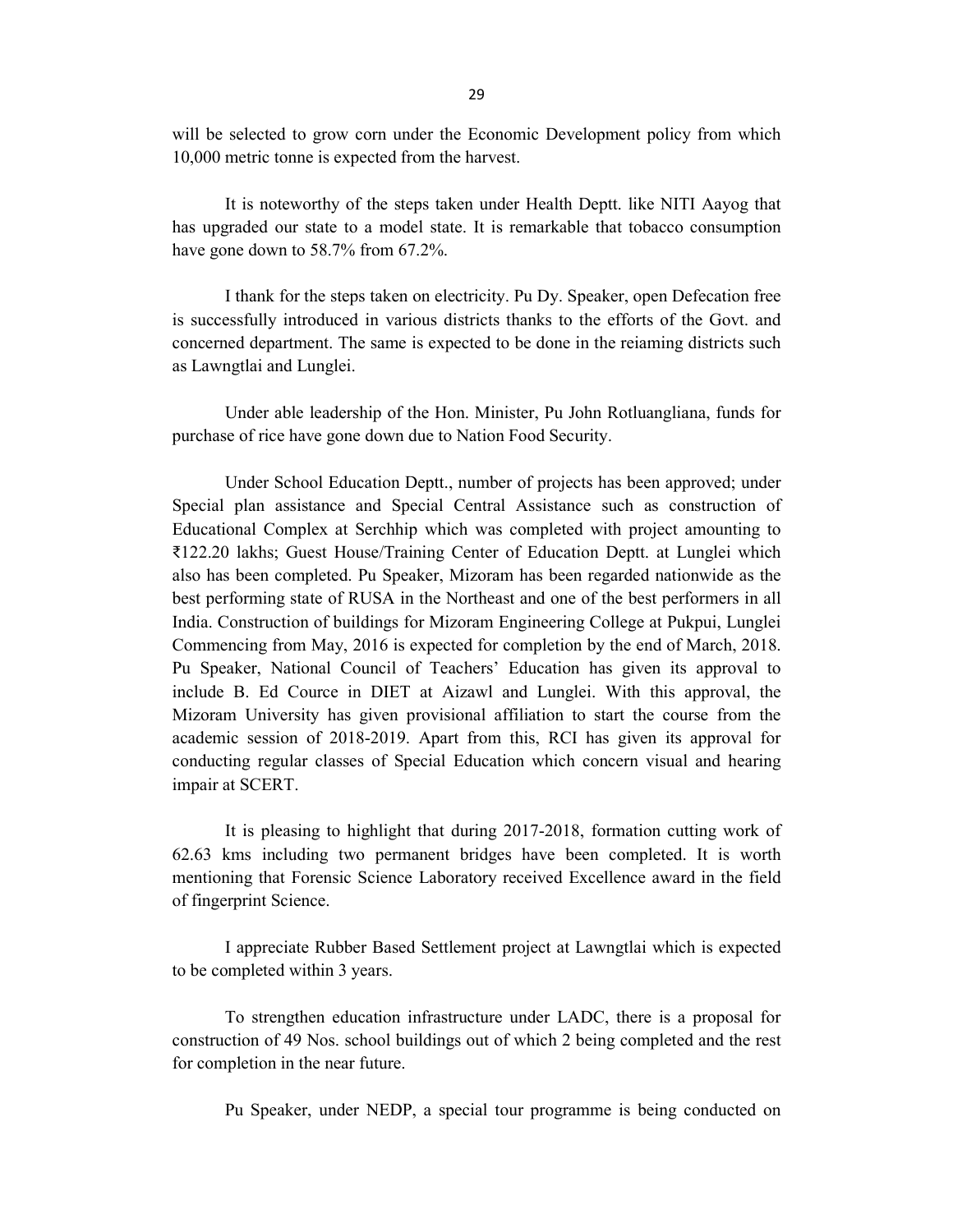regular basis since November, 2017 covering senior citizens of all 20 MLA Constituencies. The Deptt. has also successfully conducted 12 times of NEDP press study tour for members of the press.

It is appreciated that we will now have Sainik School at Chhingchhip; construction of High Court building at New Secretariat Complex is underway and plan for establishment of Lok Ayukta is in progress. Thanks to the effort of the Sports & Youth Services Deptt. and the Mizoram State Sports Council, numbers of budding talented youth are being trained so that they are able to compete in the national, regional and international level.

Pu Speaker, it is worth mentioning that Art & Culture Deptt. preserves Mizo traditional values and Cultural heritage. Chapchar Kut festival was successfully celebrated during  $1^{st}$  &  $2^{nd}$  March. On the  $8^{th}/9^{th}$  of March, Rhododendron festival has also been celebrated at Sentetfiang Village with His Excellency, the Governor of Mizoram attended the festival as Chief Guest. It was a remarkable festival which in the future would attract many tourists.

Pu Speaker, there is so much to highlight and so much to be thankful to the Govt. but could not be done due to limit of time. Thank you.

#### **DEPUTY SPEAKER :** Pu K. Lalrinthanga.

**PU K. LALRINTHANGA:** Pu Dy. Speaker, there is so much to be thankful from the Governor's speech. The Govt. is able to fulfill its commitment despite our experience of the longest monsoon last year.

First of all, I thank for the housing projects under basic services comprising of 1,096 dwelling units for families of economically weaker sections; likewise, our effort in Sanitation is expected to showcase our state in India which are truly remarkable.

In Power & Electricity, there have been remarkable developments in power sector as Tuirial hydro-electric project is expected to be completed within the financial year of 2017-2018. Pu Speaker, the Government of Mizoram has also signed MoU with NEEPCO for generating power of 210 MW from Tuivai hydro-electric project. It will not be long when Mizoram will be sufficient of power supply.

On Food & Civil Supplies Deptt., it is remarkable that after National Food Security Act that the Govt. is able to save  $\bar{\mathcal{F}}$ 10.21 crores.

In Higher & Technical Education Department, it is commendable that Mizoram has been regarded nationwide as the best performing state of RUSA in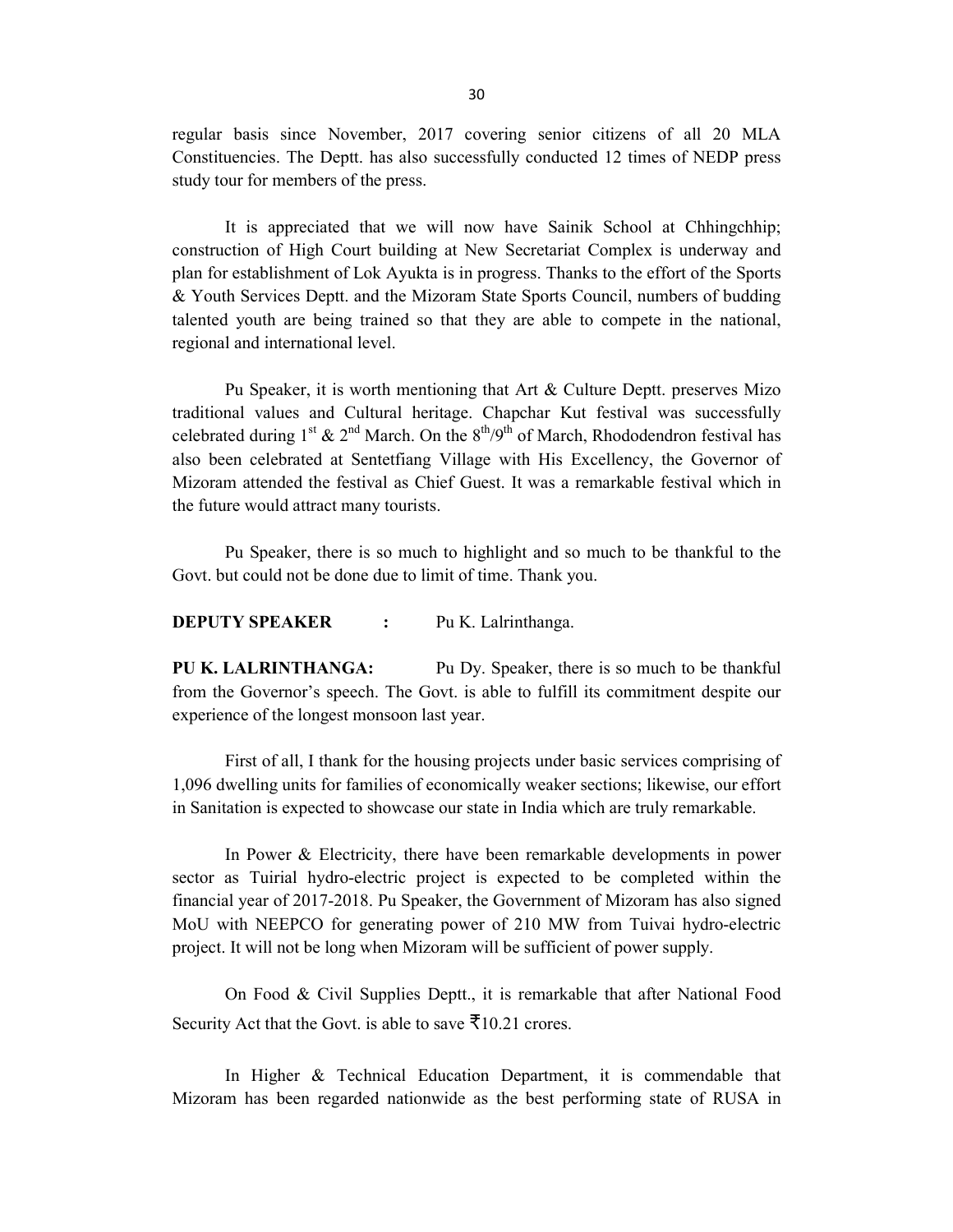Northeast and one of the best performers all over India.

On No. 14, I thank for the completion of formation cutting works of 62.63 kms and blacktopping of total length of 118.72 kms. Pu Speaker, construction of 82 buildings is being taken up, out of which 28 are completed and 54 buildings are in progress.

On No. 21, I thank for Sainik School at Chhingchhip and am more pleasing to note that it will be the first of its kind in the country as admission for Girls Cadets will be started in the next session.

Under LAD, it is appreciative that the Finance Commission grants of ₹680.10 lakh are directly transferred to the account of Village Councils so that it may be utilized for creating durable assets for the public.

It would be appreciate if we continue the good works under NEDP like construction of hall, culvert, steps and drainage system. Pu Deputy Speaker, I want to praise Sports & Youth Services for taking home medals of 25 Gold, 13 Silver and 8 Bronze at International level; 40 Gold, 28 Silver, 46 Bronze medals at the National level and 16 Gold, 13 Silver and 30 Bronze at the Regional level. It is great that sport has now become the main sources of income for many of our youth. Thank you for giving me time.

#### **DEPUTY SPEAKER :** Next is Pu Chalrosanga.

**PU CHALROSANGA RALTE:** Pu Deputy Speaker, thank you. I want to mention about the incident yesterday prior to the Governor's speech. Due to time difference on our watches, we have to come in haste for the Governor's speech and I am sorry for that.

First, I would like to discuss about NEDP. Our leaders used to say that NEDP is fund provision to those who make an effort and works hard enough to achieve it. Today, those who are success under NLUP will continue to receive aids from NEDP scheme. The idea of our leaders in regard to this important scheme is truly appreciated.

Regarding Health Care as mentioned by the Governor, I am happy to say that we are successful in health care. This is purely the efforts of the department and the concerned Minister. I am glad to mention that we are receiving large amount of fund in the coming year due to our performance in the implementation of NITI Aayog as we excel many states. While this is the case, it is regretted that the Governor speech missed out step taken by the Government for setting up a Medical College.

We also see improvement in Power & electricity. Tuirial Hydel project with a capacity of 60 mega watts is recently inaugurated by the Prime Minister as it indicates step taken by our leaders to improve our power generation. Presently, Tuivawl and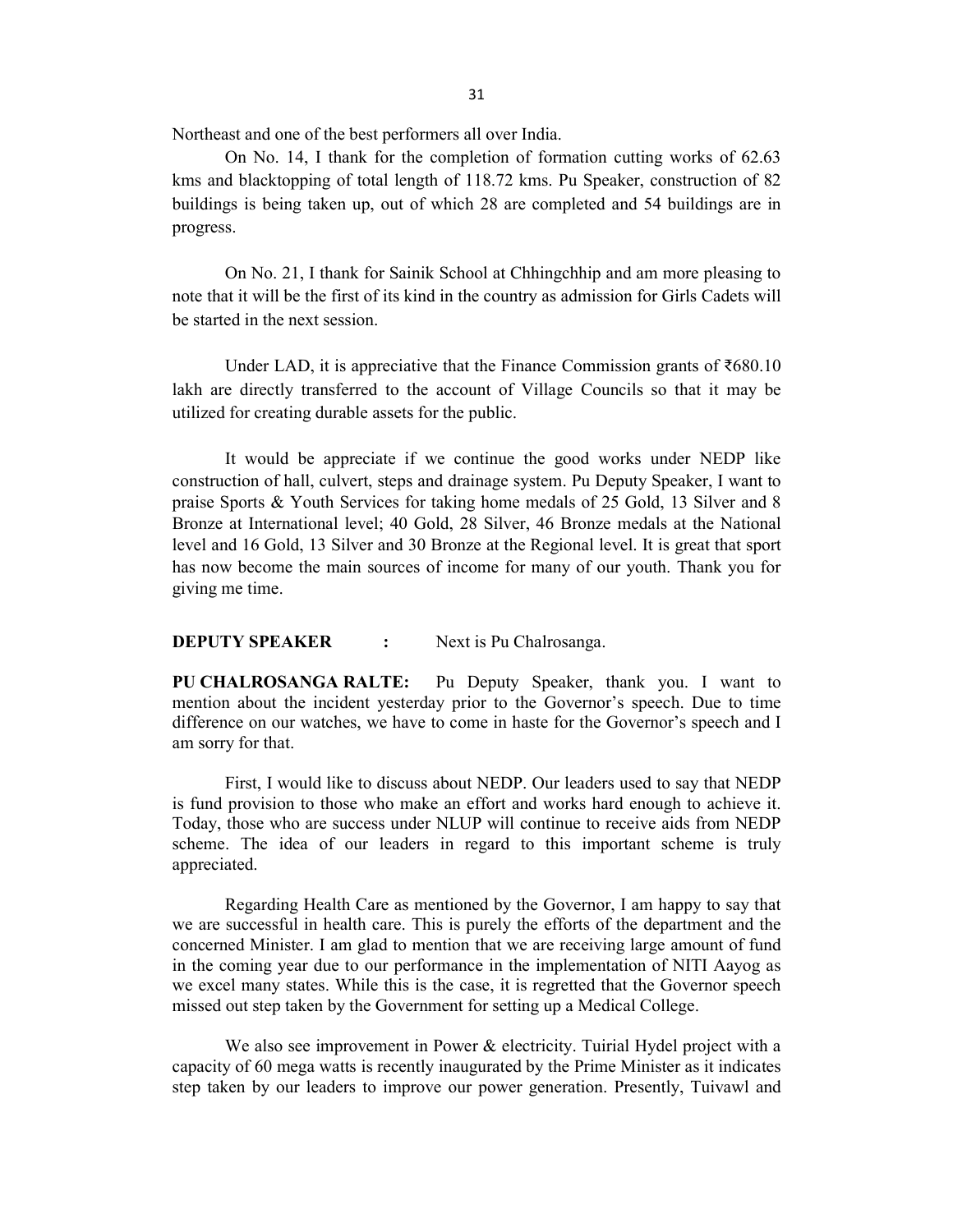Tlawng of 5 mega watts each are almost completed. I opine we need to make intensive efforts on more powers generation.

I am happy that the Governor mentioned about Forest & Climate Change where the need to preserve our forest and wildlife is intensive for our future generation.

I am also happy to say that Sainik School is established at Chhingchhip. This is expected to shape up our youth to compete in the high level Army officer posts. I hope that we benefit a lot from this school.

On Sports, our sportsmen received numbers of Gold, Silver, and Bronze medals from different disciplines in the International and the National level and this makes me very happy.

Pu Deputy Speaker, I am happy to learn that Tourism Deptt. takes step for improvement as we do not have much of natural resources. We have to concentrate on Tourism as many states also make huge income from it. Thus, in order to increase our revenue, we have to follow other states by improving our outlooks on tourism.

I am also happy to learn that we have opened ITI in different parts of our state hopefully to help us acquiring skill development and pave the way for job opportunity for the youth.

Lastly, Pu Deputy Speaker, I appreciate fund provision under UD & PA for housing of the poor people. In short, I am happy with the Governor's speech and give my support. Thank you.

**DEPUTY SPEAKER :** We will now recess.

**2:00 PM**

**DEPUTY SPEAKER** : To continue with our discussion, I call upon Pu Ngurdingliana.

**Dr. NGURDINGLIANA :** Pu Deputy Speaker, I first of all would like to express my support to this Motion.

I opine it is a bold action that the Govt. put forwards the outline of the New Economic Development Policy. It main objective is uplifting the economic condition of hardworking poor section of our society. To achieve the programme, fund from NEDP will be distributed to departments as per concerned project. Within my constituency, we concentrate on only one trade with prior consultation of experts and entrepreneurs for the project.

Pu Dy. Speaker, our progress towards cleanliness is praiseworthy as our goal of transforming our state the cleanliest State in India is welcoming. I appreciate various projects of the government which concern cleanliness by means of PHE and LAD department. I am also pleased to with the implementation of ODF (Open Defecation Free) under Cleanliness and Swachh Bharat Mission in every district.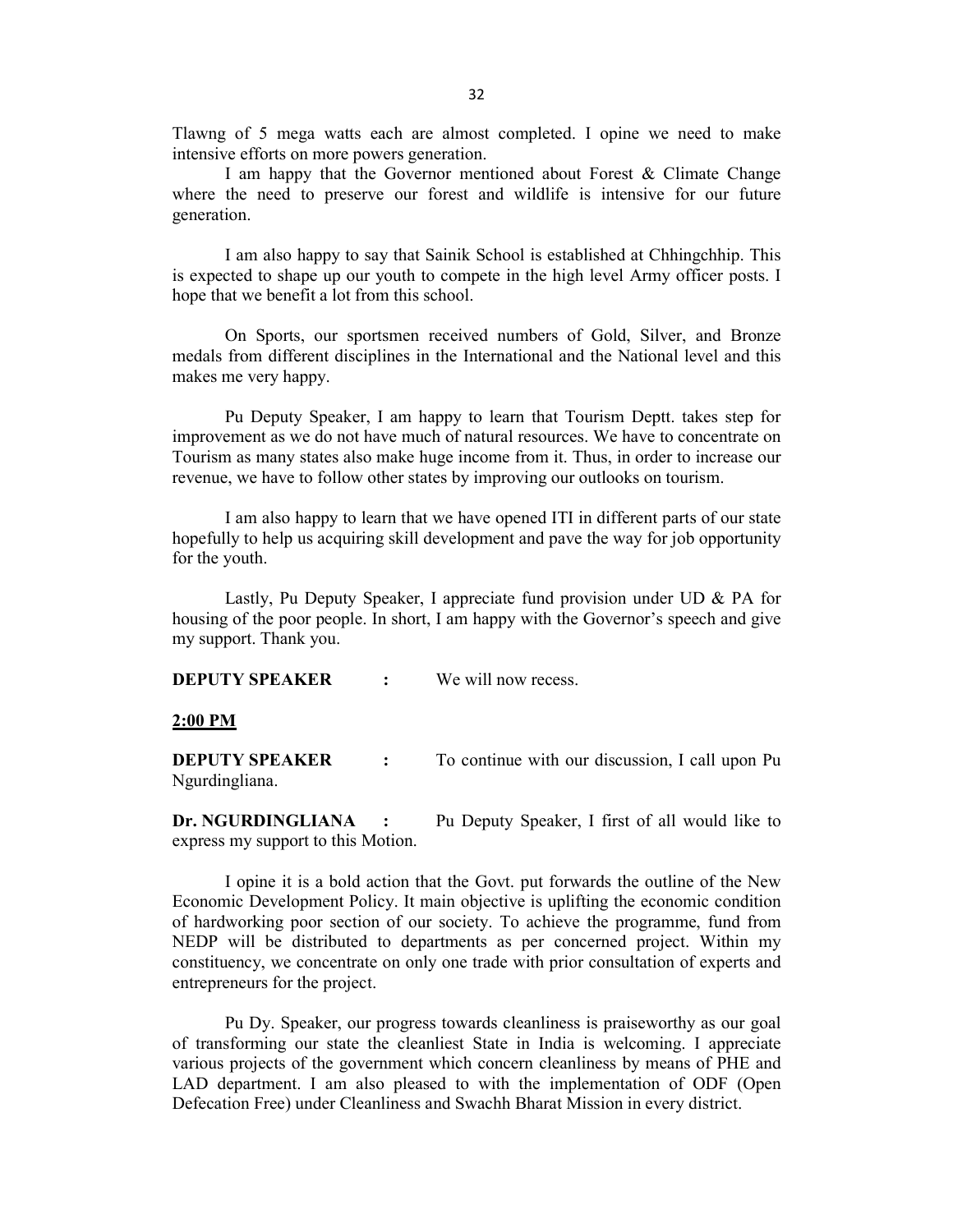In regards to Health Care, it is of centrally sponsored project implemented by the state government under which World Health Day, World Disabled Day and World Cancer Day are observed accordingly. It is great that Mizoram topped the list of Health Index of NITI Aayog in the implementation of Health Care. Thanks to the effort of Health Department in the implementation of the central project, Malaria and Infant Mortality rate decreases within my constituency.

It is appreciative that an abundant supply of drinking water is received from PHE Department with fund provisions of NEC, NLCPR and NABARD. It may also be noted that this project is planned to cover even the remotest corner of our state as well.

We also see improvement in Food, Civil Supplies & Consumer Affairs Department. With introduction of the National Food Security Act, our monthly requirement increases while the purchase rate on the contrary decreases. This is due to the effort of the concerned Minister and officials of the department. Besides, it is pleasing to learn that sufficient amount of rice is stocked to get us through rainy season.

Steps taken by the Education Department on skill development and vocational education also are praiseworthy. Much as well, it is pleasing to learn that text book for Class VIII to X is prepared by NCERT and provisional affiliation issued by MZU for B. Ed training at DIET, Lunglei. Under Special Education Scheme, B. Ed training for physically challenge people too is proposed and will be the first in the North-east.

Lastly, climate change is now becoming a global concern. The Govt. of Mizoram also takes it step on this issue by means of fund received from Central Green Programme of the National Programme. Thus, I opine it is important for us also to start having awareness programme from elementary level. It is also important reinforcing the concerned department by recruiting new staff as the existing staff is less enough to execute the work. Pu Speaker, I convey my wishes, through your Chair for their future work and I support the Motion on the Governor's Speech. Thank you.

**SPEAKER :** Pu Rinawma.

**Er. LALRINAWMA :** Pu Speaker, I am thankful that today we have opportunity to discuss on the Governor's speech.

First, Section 1 of NEDP. Being the ongoing scheme, it takes regular attention and careful work supervision. We need to be specific of the funds allocation as some includes side-drain which is the purview of PWD and can be done by the department so that none is wasted. In this regard, I appeal to the implementing agency to give more important for funds allocation.

Section 1 again stated that ₹1,027/- crore is spent under NEDP during 2016- 2017 which I find unmatched with the Finance Minister's speech stating ₹250 crore for the same. If the Governor's statement is true, it means we exceed the budget allocation indicating our budget system meaningless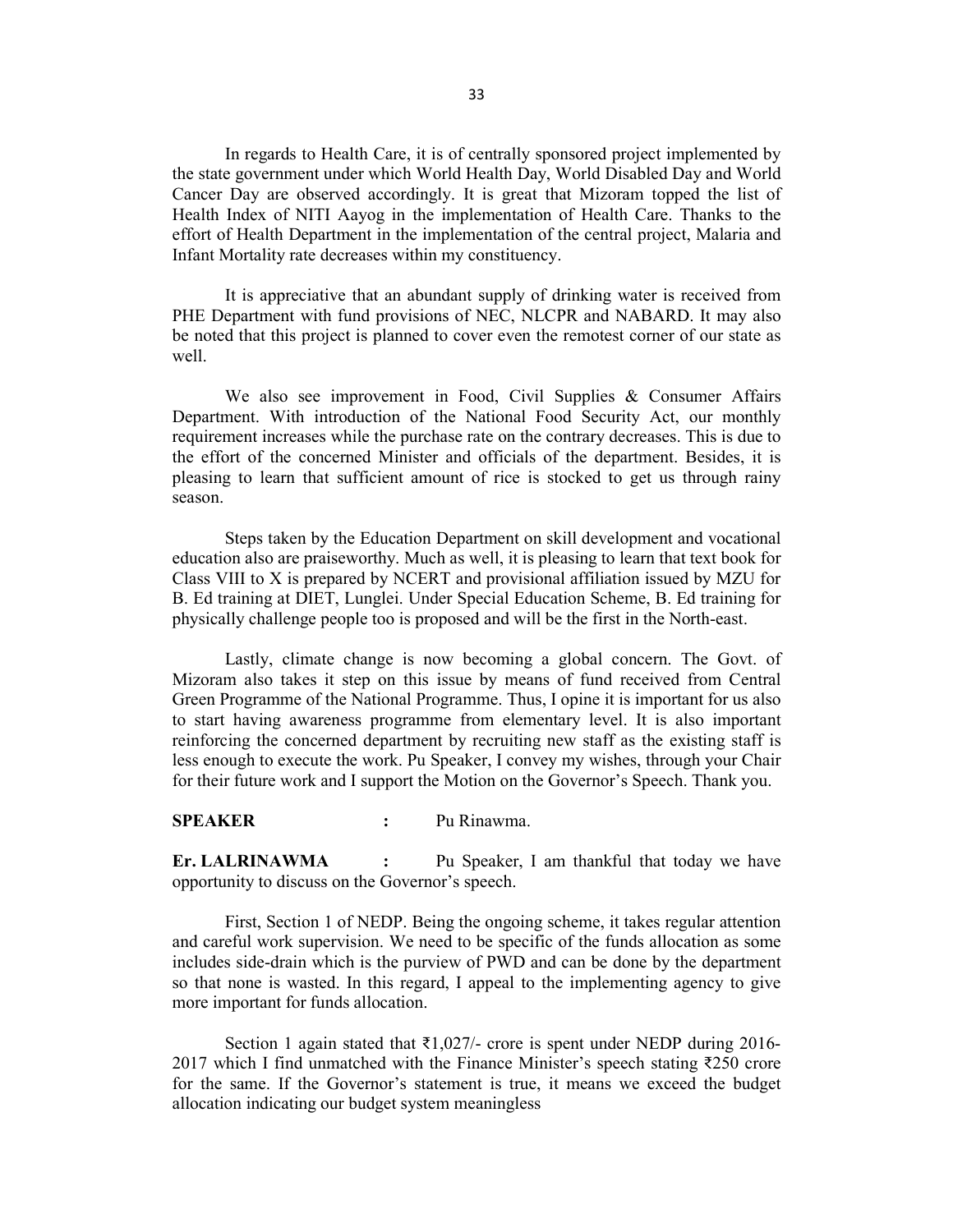Section 3 stated that the practice of jhum cultivation decreases due to NLUP by 31.37% during the past 6 years. I wonder if that is possible for it is our tradition since our forefathers. The decrease rate may differ due to climate change but not because of NLUP. Besides, budget statement of 2014 indicates our GSDP of Agriculture and its allied during 20110-2011 is 20.16% due to poor condition of link roads as the practice of jhum cultivation deteriorated gradually for it needed strength and time. Thus, it is appreciated if link road under NEDP goes through Gram Sabha prior to construction as concerned villagers know best where to construct within their areas. I am unhappy to learn that the GSDP of Agriculture and its Allied decreases as we can see it clearly in a document.

Section 15 states "maintenance of law and order remains a top priority of my government". While underlining the performance of the Police Deptt., it emphasizes seizure of drugs worth ₹46.95 crore during 2017-2018 which seems to be the purview of Excise Deptt. This shows that the MLPC Act open the door for drugs trafficking; I wonder how many are doing the business without our knowledge.

To say a few words on liquor taxes, our revenue collection during the current year, so far is 53 crore. Even the Governor's speech highlighted in the achievement of the govt. that the main source of our revenue is of liquor. Is the government regards our huge revenue collection from liquor as an achievement? It indicate that we spends 200 crore on liquor.

Next, Section 5 which indicate our expenditure on healthcare. During 20115- 2016, it was 78 crore which consequently rose up to 115 crore during 2016-2017. This clearly shows that we are not healthy and we need to improve the healthcare system. In many cases, medical reimbursement becomes a problem as the insurance company fails to pay the empanelled hospitals. It is regretted as this problem affected most on the poor who depends solely on healthcare scheme.

Lastly, Sainik School is within my constituency and I would like to inform the House that water problem remains though a year has passed since it started functioning. So, attention may be given in regard to the problem. Thank you.

**SPEAKER :** Who will be next? Pu Pianmawia.

**PU R.L. PIANMAWIA :** Pu Speaker, We have many things to be thankful for the works done by this government. Regarding NLUP, NEDP and construction of Link roads, it may not be benefitted by the rich and people of urban areas but is the main source of livelihood for rural people.

I am happy to know that our government prioritizes the poor and the plan to alleviate their economic status. Till date, the govt. is able to provide regular supply of food despite many hardships.

Another notable achievement of the Govt. is providing a separate building for many departments functioning in some rented buildings in the previous years as 82 Nos. Govt. buildings are constructed 2017-2018.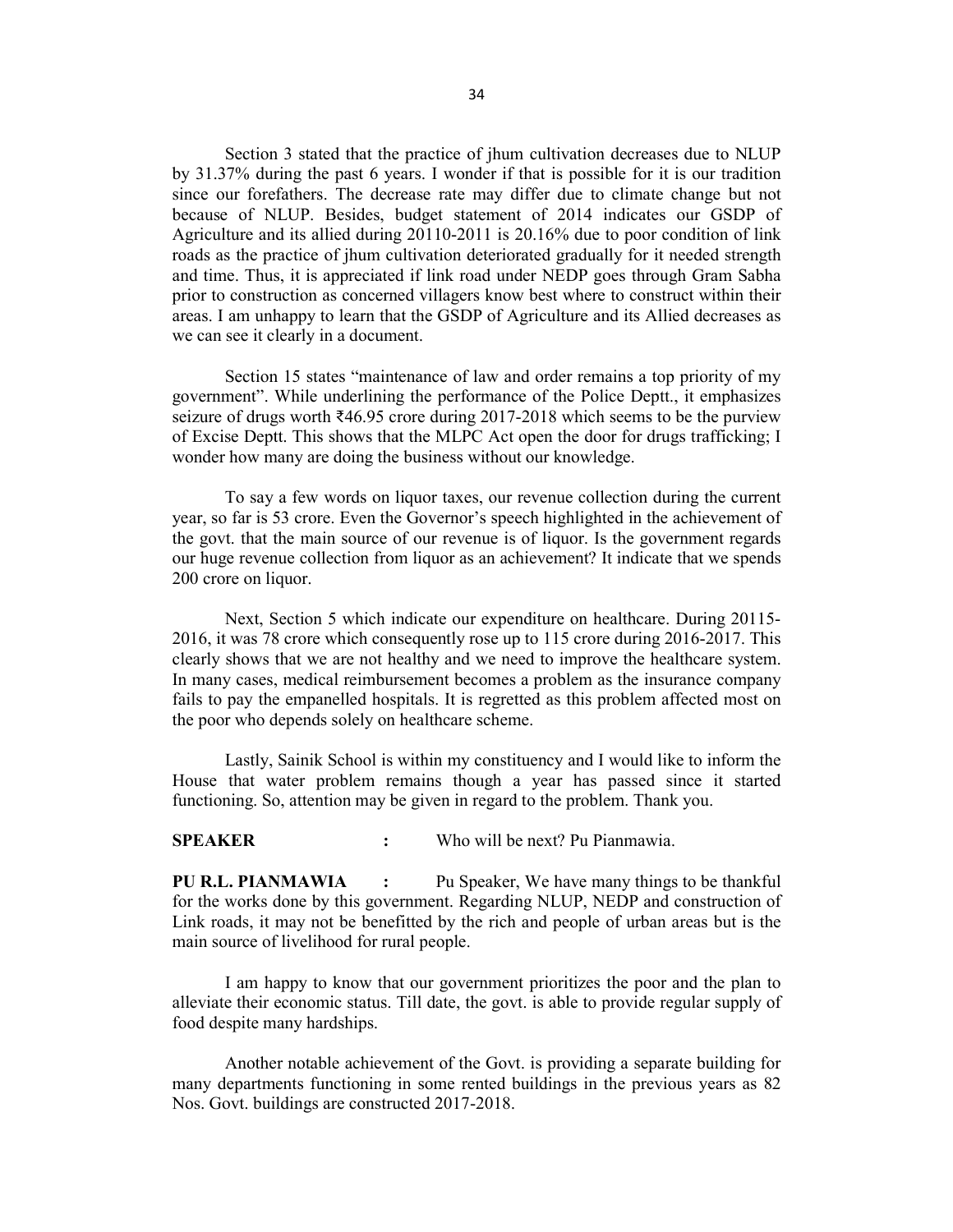Having Sainik School in our state is a great step and it is expected to grow in time. If I am not mistaken, this Sainik School is of the first Co-ed in the country by opening seat for girls as well.

On Sports, we know from the Governor's speech that it is progressing in this Govt. by leaps and bound. Within my constituency, we have field constructed at Darlawn and the soon to be started at Sakawrdai. It is notable that the main objective of the Govt. in sports is to provide field to those who need it. Our youth are now happy for having playground within their locality. Apart from this, various sports disciplines are introduced for our youth where as sports infrastructure of indoor and outdoor are now accessible. I am thankful indeed.

It is clear through the Chief Minister's Rural Housing Scheme that this government placed important to the needs of the poor. There are two types of scheme for the poor such as scheme under Rural Development and the other under DM & R, a scheme to supply iron sheet roofing and other amenities for the victim of fire and landslide.

Due to step taken by our government, the Art & Culture Department patents our cultural dresses such as 'Puanchei' and 'Ngotekherh' which has never been achieved in the past government.

It is great that Transport Deptt. opens a separate DTO Office for rural people to help with the problems which prevailed in the past.

Above all, the government introduced Home Stay under Tourism to resolve the problem of guest accommodation in rural household as most of them are too small to accommodate guest and for we are differs in our way of living. It is first implemented in Champhai district and will be extended need base.

Lastly, regarding a peace talk with HPC (D) which is not a mention in the Governor's Speech, I thank the government for it as we are now able to live in peaceful state. Pu Speaker, thank you.

### **SPEAKER :** Pu Thanliana.

**PU LALTHANLIANA :** Pu Speaker, thank you. I want to say a few words on our Governor's Speech. Let me start with reference to the Governor's speech on NEDP. We were so happy in the beginning with a high hope on this programme. However, it seem that it is not as we expected as some members are giving out work order not knowing the source as to whether it is of NLUP or NEDP etc. As far as my knowledge is concern, priority should be given to any department having a good prospect for income generation. I am afraid that it will not meet our expectation.

Secondly, we have various projects under UD & PA such as sanitation, water supply, sewerage and solid waste management. Regarding sewerage, it is reiterated since 2010 that no progress is made so far. However, the AMC now takes up solid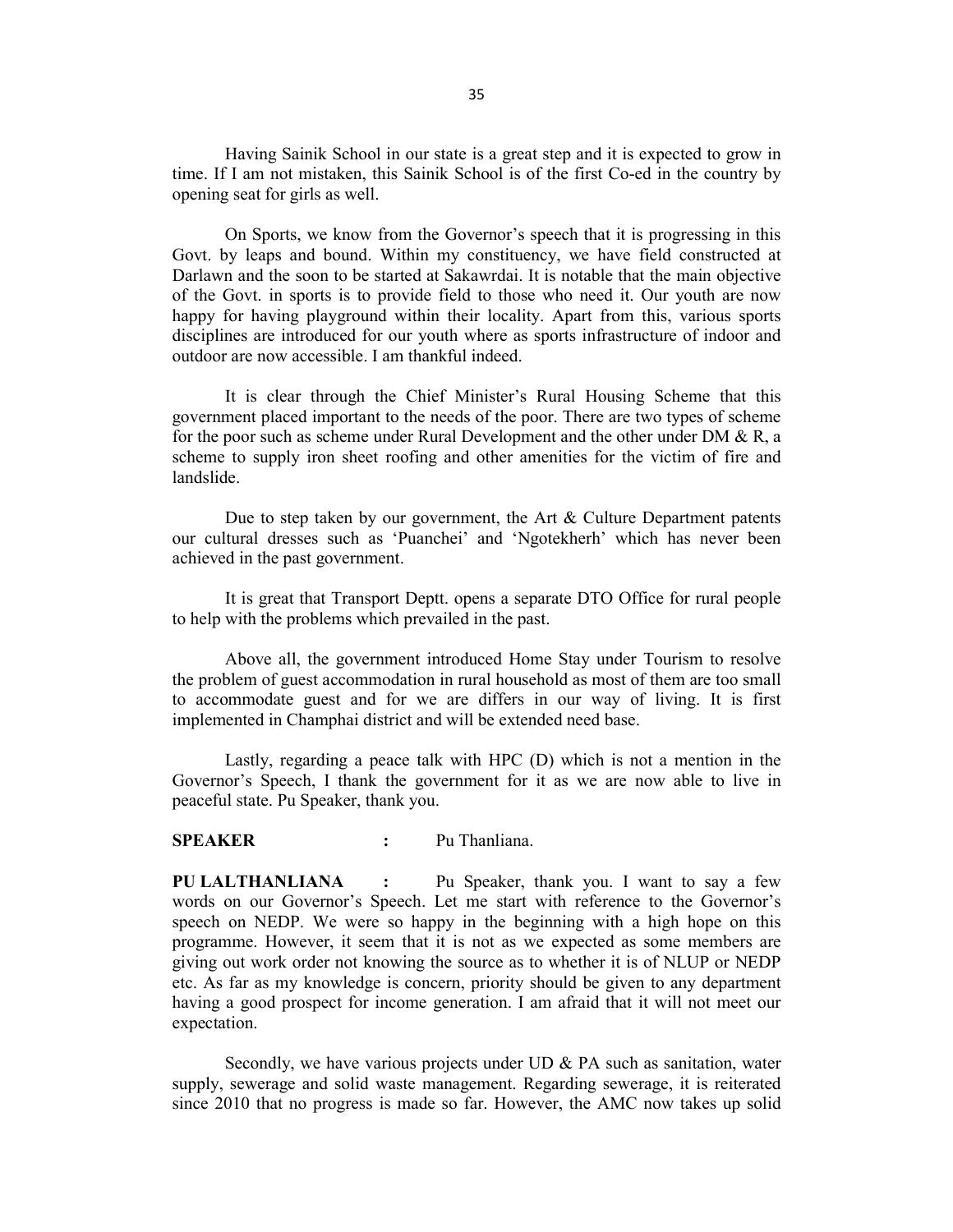waste management and the performance is so far good. It is pleasing to learn that we are now beginning to learn the importance of health care which further concern for public health and cleanliness by following a meaningful waste management.

On AH & Veterinary, the performance of the department so far is good. I appreciate the plan for selection of 500 families to undertake corn plantation for animal feeds. I hope the plan is carried out up to the mark.

Since March Session of 2013-1014, signing of MoU is a reiterated issue on the Governor's speech but the reality is far from reach. This indicates enough importance has not been given on MoU. Thanks to priority given by the Prime Minister for launching of Tuirial Hydro Electric Project, we somehow are able to achieve the project.

The National Food Security Act is highlighted in Section 8 of the Governor's speech and is introduced under able Minister and carried out successfully. What I am expecting to hear from such a highly regarded speech is of our attainment of selfsufficiency on food productions where as those highlighted are only of imported productions. Regarding the point for construction of Education Centre, I believe it is a good move for the government but we need know more of the details. In this connection, I think it is necessary for the mizos as a tribe to give more important on English as it involves in dealing of any case within and outside our state. Thus, appreciate introduction of English medium teaching from class VII onwards and preparation of NCERT to that effect.

On improvement of road communication, it is learned that  $\overline{3}71.96$  crore was spent for black topping of 118.72 kms which means ₹61 lakhs is spent for 1 km; I do not know if it is good or bad but I have to react to it. Pu Speaker, the new achievement we have learned from the Governor's speech is of the award received by the Mizoram Forensic Science Laboratory and I truly appreciate this. Yet, I opine we should determine how to make the best use for the benefit of Mizoram.

GST is an important point we have seen in the Governor's speech. Our revenue during 2016-17 was ₹27,176,91 lakhs indicating the monthly increment rate of ₹95 lakh. The question is if it is so high to make us proud; it is important for the department also to scrutinize the reality. I opine we still need to give more awareness to this concern for it is impossible for those who are ignorant of IT knowledge to understand the actual condition.

Lastly, regarding Training for Disaster Response conducted under SDRF for students and others, I think it is as well necessary for the Members to undergo the same for we are in earthquakes prone area and that we may be able to relate to the public as we travel through the length of Mizoram. It is convenient if such training for the members is set for a week. Pu Deputy Speaker, thank you.

**DEPUTY SPEAKER :** Pu T. Sangkunga.

**PU T. SANGKUNGA :** Pu Deputy Speaker, I should say this speech of the Governor is one of the best and the most motivated speech I have ever listened as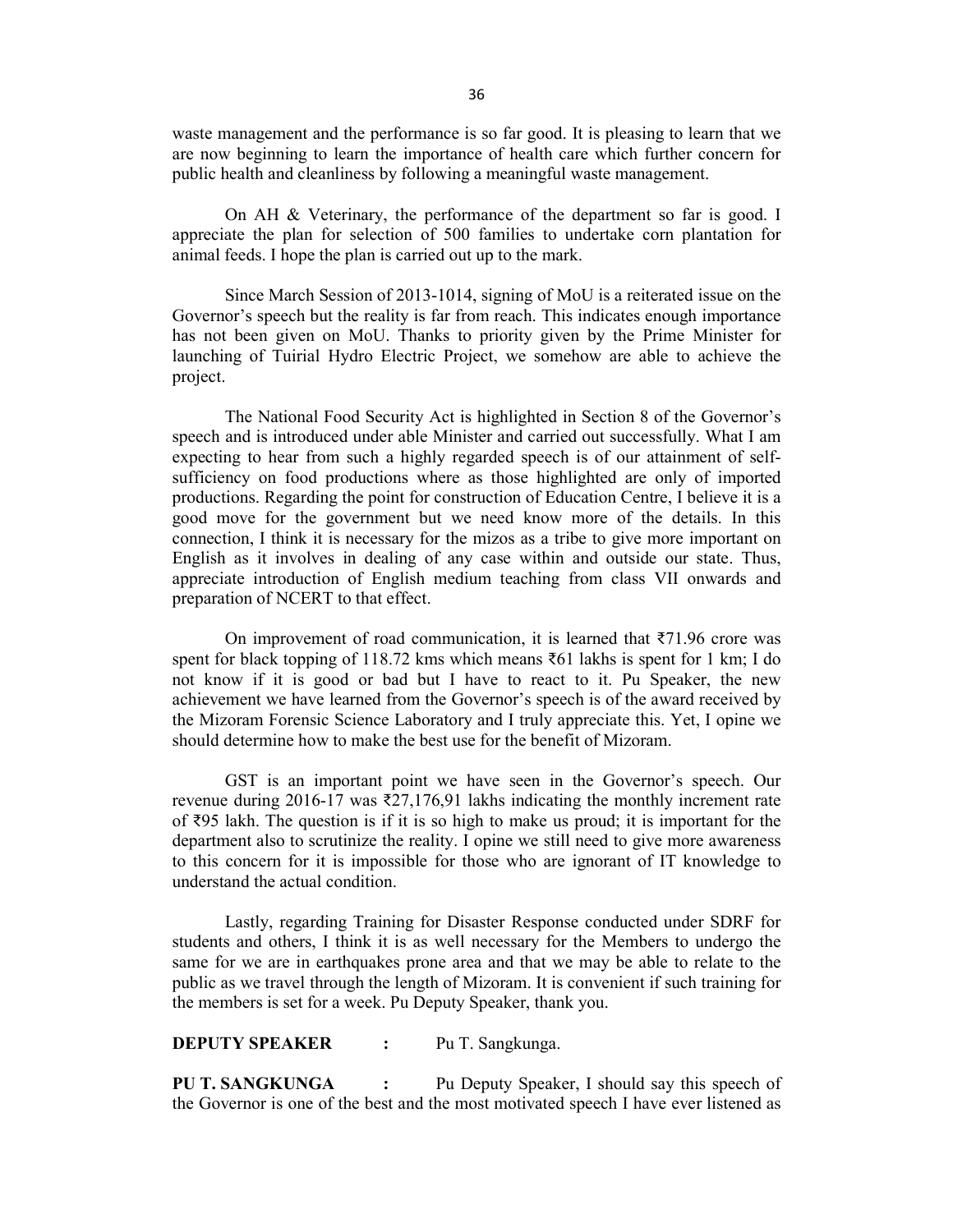a Member. From the  $2<sup>nd</sup>$  Para, it underlines NEDP and how to be executed. Within 2 years, we received 750 crore which will further increase in the next year. It is a fact that power supply and road communication are of essential for development of rural and urban areas and NEDP will cover it all. In East Tuipui constituency, we have not seen new development for almost 20 years especially under LAD. Therefore, NEDP is much important for us.

It is a great move that we undertake new Agriculture link roads in every village. In my constituency, we have Tlawva Mini Hydel Project in which 50 crore is spent but the work remain uncompleted allegedly due to delay of work by one officer and NABARD refused to release another funds for that. However, we have 12 crore sanctioned from NEDP and hopefully it will be completed. If this project is done, we may be able to give power supply to Champhai District and East Tuipui constituency.

My constituency benefits NEDP immensely as most of our roads are constructed under BADP. Apart from this, PWD will take up Tuipui-Khawbung road and Khuangleng-Mualkawi road with 48 crore sanction from NABRAD. Many of road projects which had been neglected in the previous years are also being revived. Likewise, progress is seen in WRC of Agriculture with the help of NEDP. We are very thankful for all that.

Again, progress is seen in Veterinary Department with NEDP. In East Tuipui constituency, we have number of mithun farms containing 100 to 200 Nos. cattle. Being cattle, we are worried for their fencing as some are crossing over the weak fences ravaging many cultivated lands and our need for barbed wire fencing thus is intensive. We are grateful that the Hon. Minister intends to provide us with fencing material under NEDP which truly is a timely moved. Hopefully, we may be able to improve our farm when such materials are on hand. We have experience also that mithun beef is sold like hot cakes in the NLUP exhibition at Aizawl. We truly are grateful to the Hon. Minister and to the government.

We have seen progress on Healthcare system implemented under NEDP. As mentioned earlier, we have even topped the list on Comprehensive Health Index conducted by NITI Aayog. We are fortunate that through this scheme we are able to achieve medical examination and Medical College in Mizoram. I am thankful to this government for implementing NEDP in Mizoram.

Likewise, implementation of Open Defecation Free under Swacch Bharat is no less appreciative. Champhai becomes the first among the Districts to implement the project. It is also appreciated that the Tourism Department is conducting training for a clean and healthy hotel.

We also see much development in Sports. We now have many youth achieving medal in different sports disciplines. While this is the case, introduction of CCE is resulting to negligent among the students which becomes a big problem today. Knowing this, it is pleasing to learn that the Central decided to stop the system. It is again appreciative that the Hon. Minister provides us new teachers for Science and mathematics and English medium of school instruction being introduced from class VI onwards. Under quality education, mid-day meal is provided on regular basis with a view to help children's growth more healthy and beautiful. It is great to witness so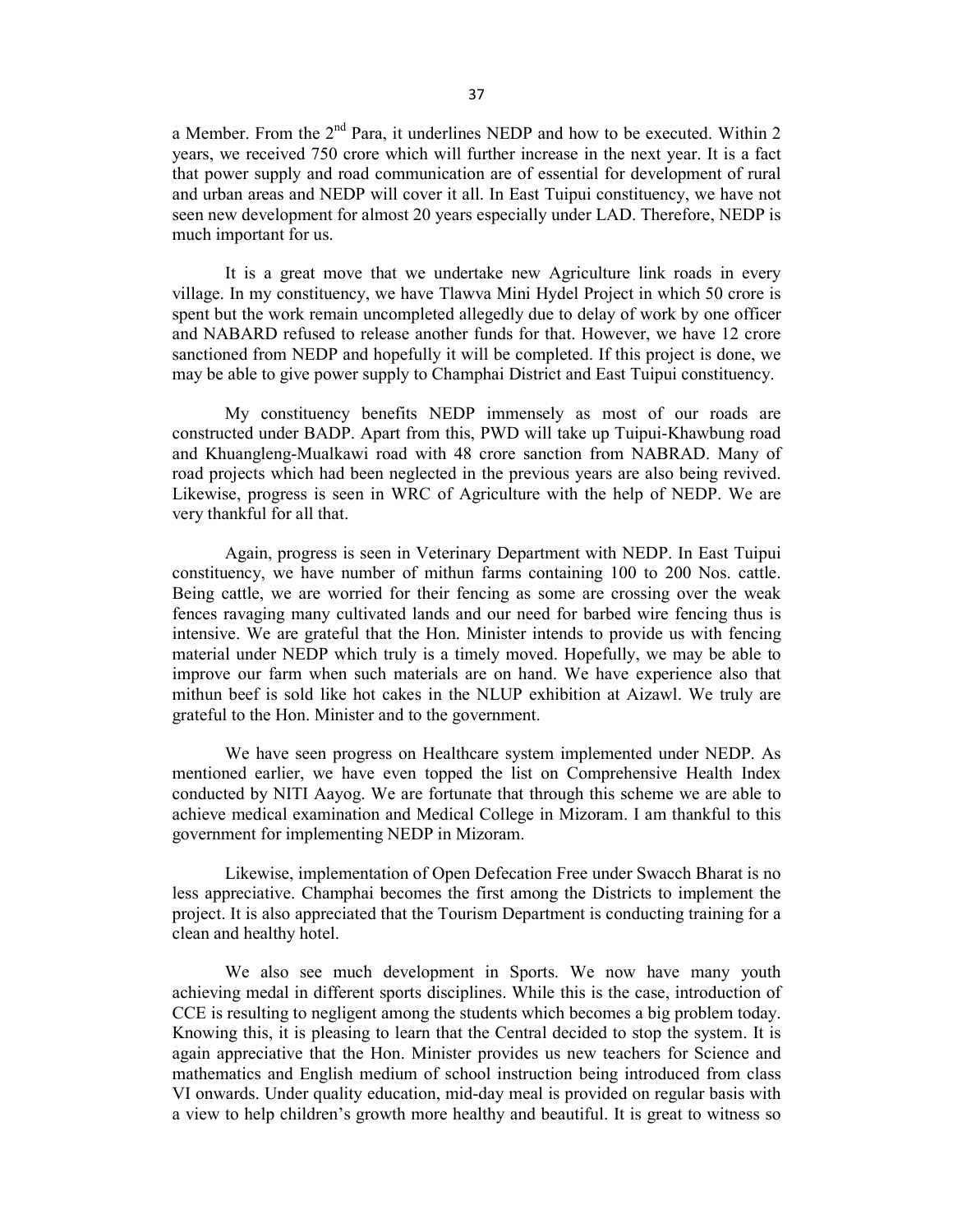much development under Education. Pu Deputy Speaker, thank you for giving me an extra time.

**DEPUTY SPEAKER :** Who will be next? Let us invite Dr. K. Beichhua.

**Dr. K. BEICHHUA :** Pu Deputy Speaker, thank you. I am thankful that we have the opportunity to discuss about our Governor's Speech.

Pu Deputy Speaker, our Session this time is very unique and unusual. First, the Governor enters the House prior to the Hon. Speaker and then the Opposition Members. After the National Anthem was over that the House Leader and the Members enters. This incident according to my thought is the silent symptom of this government coming to an end as by the next election a new government will arise.

Pu Deputy Speaker, rainfall is mentioned in the  $1<sup>st</sup>$  paragraph of the Governor's Speech. The year 2017-2018 was of the heaviest rainfall in Mizoram according to the record. Now, we are starting a new year and the rain persists, I am afraid our roads are never improved as long as we blame it on the rainfalls. This makes me think a lot.

On NLUP, many claims NLUP as a substantial contributor for the decline of jhum system during the last 6 years by  $31.37\%$ . I recollect the report of the C & AG and wonder what will be the opinion of the general people in this regard as to whether NEDP or NLUP which concern more for our development.

Pu Deputy Speaker, I am thankful that Healthcare Service also is mentioned with facilities and infrastructure and various programmes under H  $&$  TE. I have a vision that with the existing status of our society and population, we can become a model State if we follow the guideline accordingly as to 'the right man, for the right post'. Unfortunately, Mizoram ranked No. 1 in HIV/AIDS and cancer where and there are numbers who are infected with hepatitis; the Members should give a serious thought in this regard. It is reiterated that more funds to that respect will come by the coming year and I insist such funds to go directly to the department without delay since the Health Department, not like others is concern with life and death. We may be able to make such funds effective if the government released it on time and for the exact purpose.

On P & E, it is stated that Hydro electric Project is expected to be completed within the financial year of 2017-2018. I thought that the Prime Minister already inaugurated or, was it just the unit test programme?

Pu Deputy Speaker, while coming across the point highlighting improvement of quality education, the thought which crosses my mind is of Tongkolong Government High School of the Hon. Speaker's constituency in which only two teachers are there. Likewise, there are many schools which are in short of teaching staff and even for some schools, there are privates who contribute for hiring the teacher; we have to look into this matter more seriously.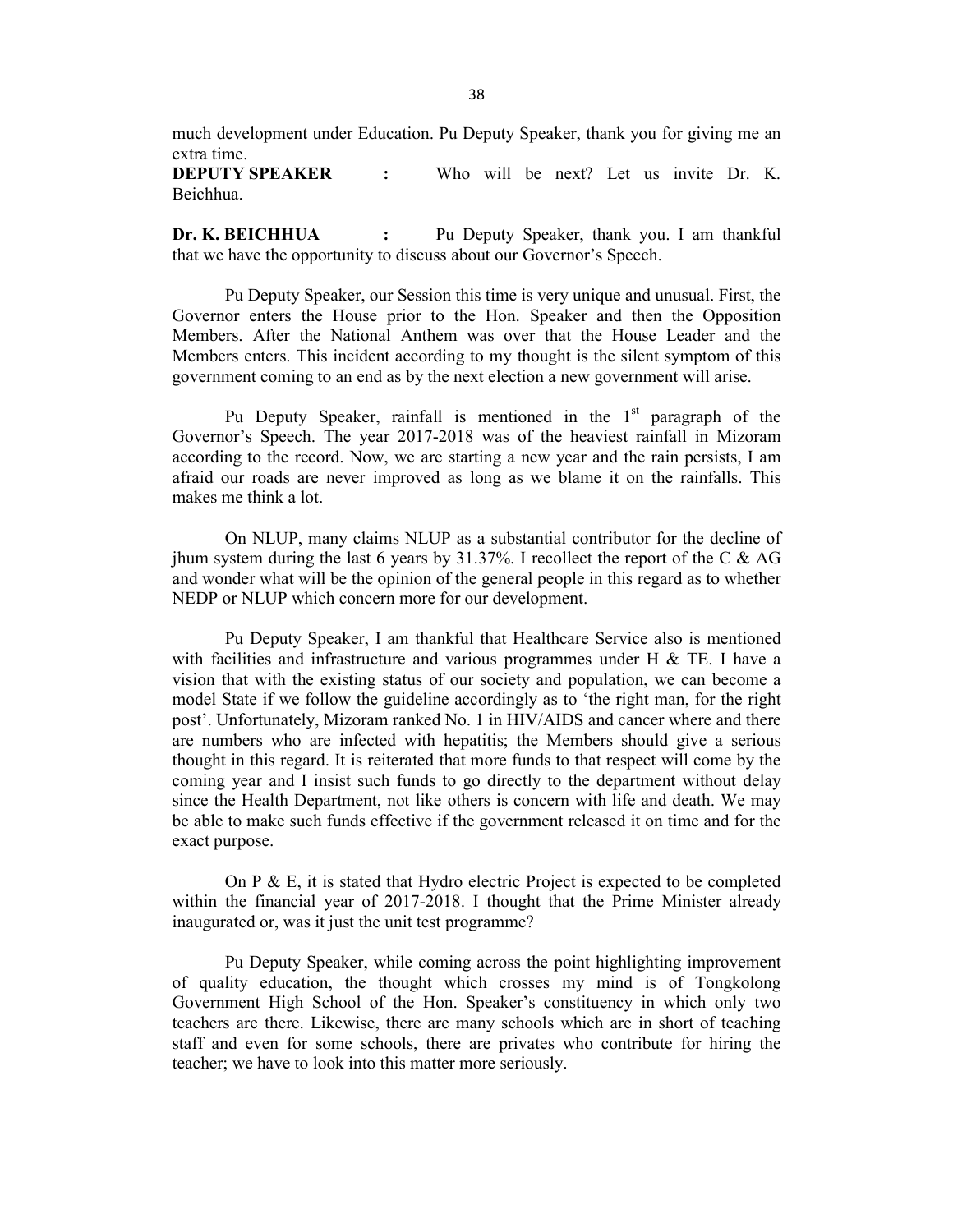Another important thing is maintenance of Law & Order. Despite top priority of the Govt. to maintain Law & Order, we all seem to know the incident at Bairabi where Law & Order felled flat for our Police Forces were bounded by the order from higher authority. As i visited the incident with Pu K. Sangthuama and as we offers a peace talk between the police forces on both side, the Magistrate of the Assam Govt. flatly informed us that the Mizoram police would not come. How he got such information and if he could assure us, I asked him; then, he has given us assurance of his words. I was dump-founded at that point and again asked if a green signal being received from the Govt. of Mizoram; he ignored to give me the answer. We have to

examine ourselves in maintaining law and order as the government fails completely in the incident. It is unfortunate to hear from our Home Minister this morning that he does not know anything about CRPC 144 announced by the DC Kolasib. I wonder what is boiling up in the Ministry that even the Home Minister himself is not informed of such a sensitive case. It is not known what is coming up today or tomorrow. But, one thing is clear; we fail in maintaining Law & Order.

I opine there is nothing to be proud of in capturing few amount of drugs as many remains even in between the Assembly House to Zodin Square. The pervading drug addicts and drunks indicate our failure in maintenance of law & order. It is a shame that we ranked No. 1 in HIV/AIDS list in the country where as about 150 persons in our state are infected every month. Pu Deputy Speaker, it is hard to predict how long our state will last with this grave situation. Let us reform our state and put more efforts on this problem. It is because of liquor that widows are increases in our state every year. It is regretted that our failure in maintenance of Law & Order has even compelled the MZP to involve in the case of boundary dispute. I still have many points to mention but have to end it here due to limit of time. Thank you, Pu Deputy Speaker.

### **DEPUTY SPEAKER :** Pu K. Sangthuama.

**PU K. SANGTHUAMA :** Pu Deputy Speaker, the Governor speech is rather short compared to the previous years. It may be due to exclusion of some important points like Medical College which is the biggest project we now have in Mizoram.

GST has also been mentioned in the speech. Our GST during 2016 - 2018 decreases by 42.89 crore and it is a question if we are able to make a recovery within this financial year. In this regard, i would like to know the reason that it does not increase from last year and if there is a problem in the GST collection.

Regarding opportunity for the students, is there a way to provide funds for the students excursion for it is a regular routine in the past? The department should concern that there are many students who have never been to outside Mizoram and the only chance to expand their outlooks is such tour.

On food grains, it is a must that we make savings after introduction of the Food Security Act. Around 7 lakh families received ration at the rate of 3/- per kg and the others at 15/- per kg. If so, our savings should be increased as it is a Central Scheme.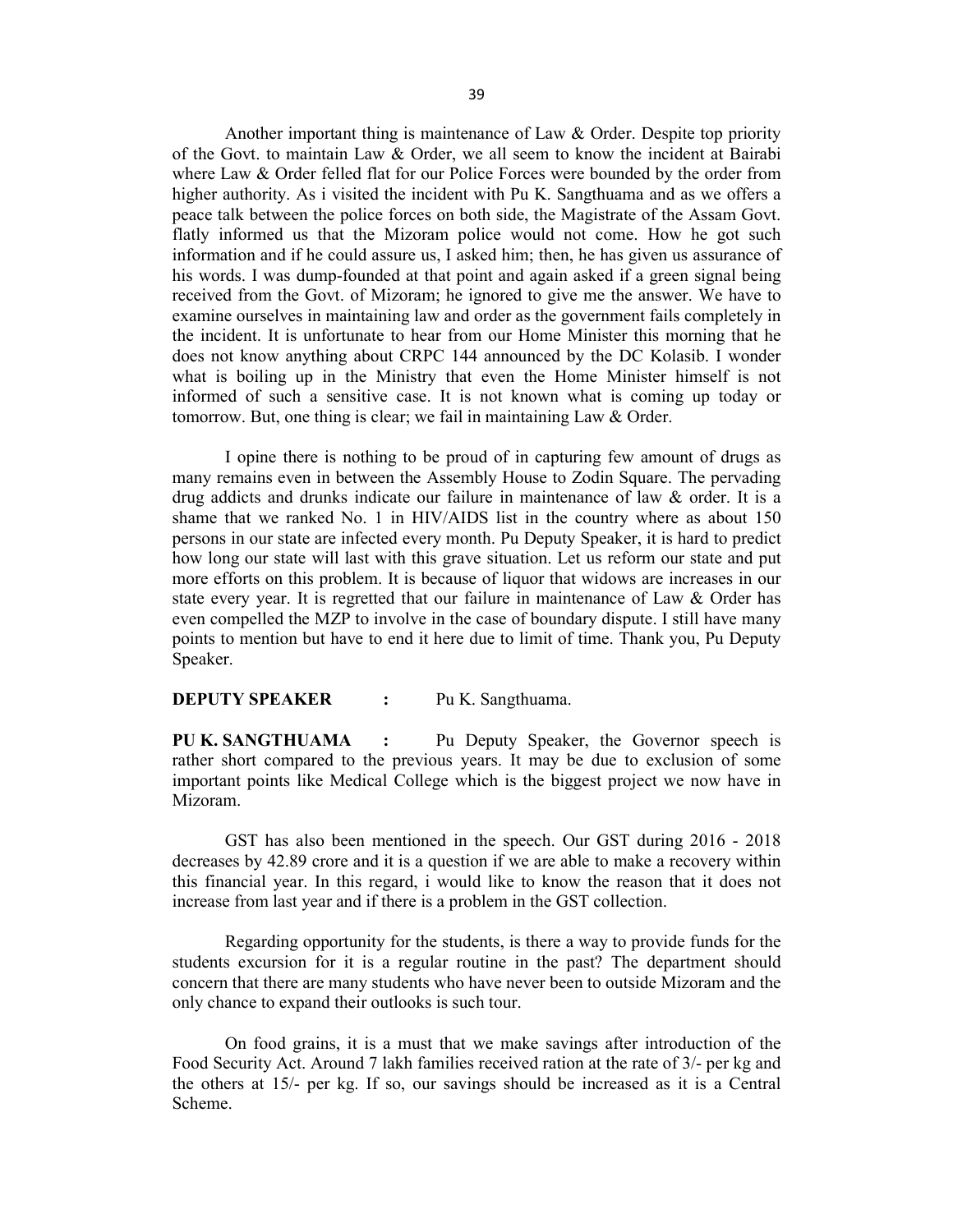Regarding the boundary dispute, we should immediately find solution so that our students are not victimized. We should give more important to setting up a hut by MZP at the border. Besides, everyone has to keep in mind the need to stand firmly in such kind of incident regardless of minority of our state compares to others and that the proposed site belongs to Pu Ch. Chhunga. During the MNF Ministry, Agriculture Department improved the area for cultivation and before that it was useless. But the problem started since then and immediately after the MZP built the hut. Our area is beyond the location of this hut which is clearly indicated in the record of the Inner Line Reserve and we have to claim it strongly. It is a common experience that boundary dispute could not be solved by merely talks. So, we have to stand firmly on our right and fight for our land at all cost.

Pu Deputy Speaker, many blames the MNF on boundary issue but is not true. As per the peace negotiation, the Central Govt. too concluded that any of our boundary problems will be resolved. We must therefore stand strongly and fight for our boundary. It is also appropriate if our Police forces are stationed at the boundary. That is all I can say, and thank you.

#### **DEPUTY SPEAKER :** Lt. Col. Z.S. Zuala.

**Lt. Col. Z.S. ZUALA :** Pu Deputy Speaker, thank you. I want to point out few things which concerns importance issue like NEDP that our Governor's mentioned in his speech which is being implemented as smooth as NLUP. Another is the Housing Scheme for lower income group and Agriculture Link Road which changes the prospect of both farmers and non-farmers. Our position at the top of the Health Index is another point which I think is appreciative; also, our achievement on Tuirial Hydel Project and our monthly savings of 1 crore rupees that we made through the Supply Department.

I also commend the efforts of Tobacco Control Society and Legal Metrology Department. On Law & Order, i opine the performance of the Govt. in dealing with the case of kidnapping by Bru rebels and ambush of the Govt. officials on spot verification.

Regarding NRHM, I opine this scheme favorable for those living in rural areas and those who are unable to claim medical re-imbursement. But i think we still need awareness for we still have many who are totally ignorant of this scheme. The same goes with Ambedkar Foundation Scheme.

Moving on to Sainik School, this is truly the result of efforts made by the Hon. Chief Minister; let us hope that it will grow more and more in future. I also commend the people of Chhingchhip for their valuable contribution of the site. Lastly, but not the least, i want to point out the efforts made by the Govt. in paving

way for the youth and i think the result speaks for itself.

**DEPUTY SPEAKER** : The time we have is up to 4:00 pm; if we want to extend the time, we need permission of the House for we need to save the time for the mover of this Motion and also for the House Leader. Bearing that in mind, is there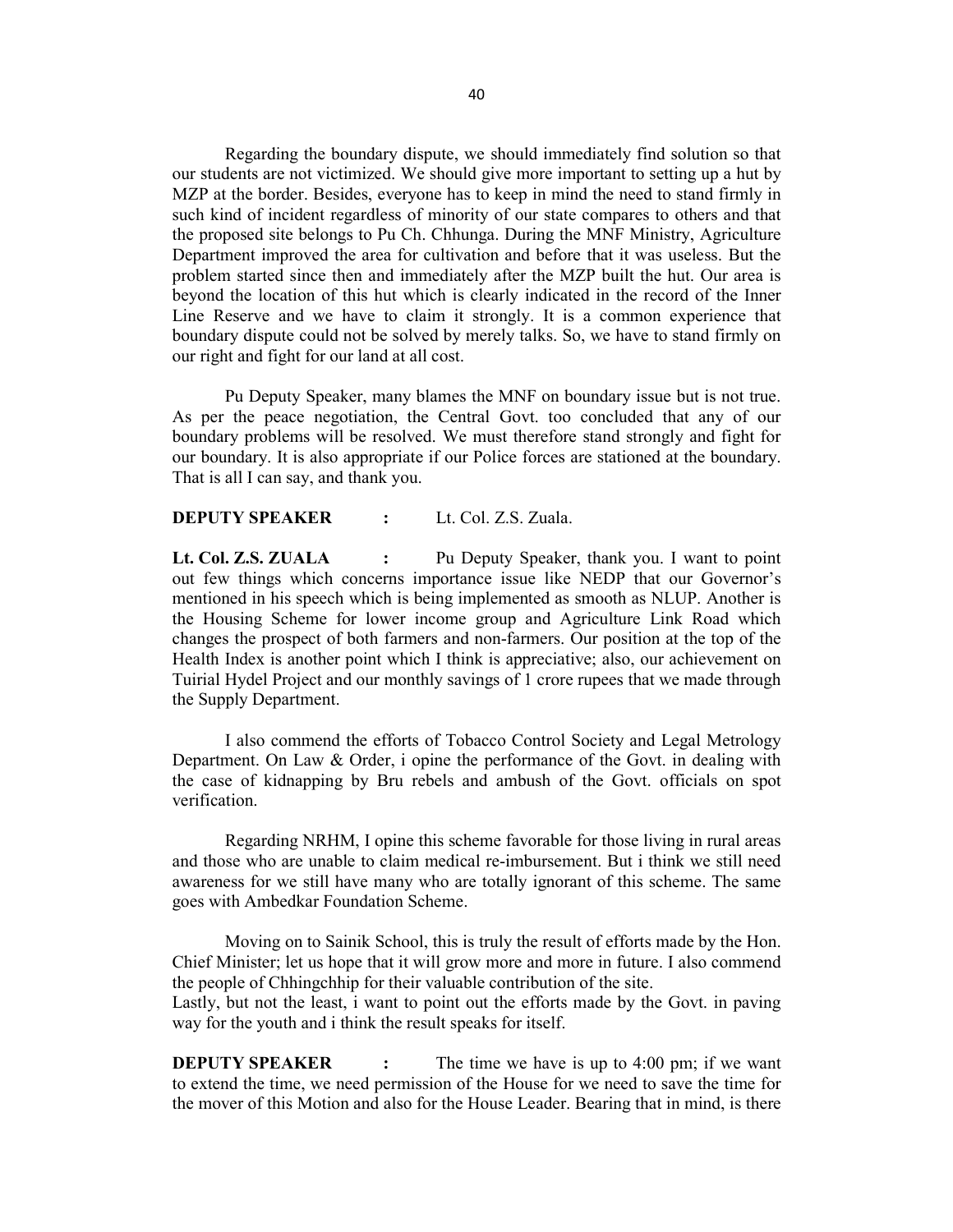anyone who wishes to have a speech for we still have 15 minutes more? Pu Lalruatkima.

**PU LALRUATKIMA :** Pu Deputy Speaker, thank you. We have heard of many points of commend on NEDP; but on seeing budget allocation to various departments, improvement is hardly seen. There are certain amounts being allocated without indicating the nodal department and a mention in the Allocation of Business and Transaction section. I believe we are not familiar enough with it purposes as some departments gets a big chunk while the others hardly have anything to get.

Moving on to Urban Development, we have 5 projects of central sector which should be implemented successfully. But in the case of Aizawl Water Supply and Waste Management scheme in which 698.17 crore is received from UDB, I do not think it will become a success as expected. I also think we also need improvement on cleanliness drive.

Moving on to NLUP, our flagship programme, some even exaggerated as God's programme, 7 years have passes since its implementation. But when the C&AG report is out, it is labeled as a 'failed' scheme; and to make it clear, the Government clarified the nodal departments just yesterday. The question is, did the Finance Deptt. allocate the funds directly to concerned department through Sector Allocation and, why did it takes so long for the government to clarify the nodal departments of such schemes. I believe the Government failed to maintain accurate statistics of our rice productions. While this is the case, Input Purchase Board of NLUP which was put to function on 12 April, 2013 has already spent more than 10 crore for purchasing materials. Besides, some choices of trade are inappropriate to the concerned beneficiary and, NLUP Festival, the event through which we can display our success is not covering the whole beneficiaries.

It has been 7 years since NLUP is implemented and we ought to have some sorts of marketing prospect but still there is no sign of it. Besides, the department which should have looked after the marketing such as MAMCO is dealing some contracts with KVK, JNV. ZOHANCO is another marketing establishment but we basically closed it down. Another target of the Government is self-sufficiency in meat production but the result is clearly seen from our markets on Saturday morning.

We also need to make more efforts on community health programmes as we have 8 National Programmes currently running in our State. Also, it is surprising that MIMER is not a mention in the Governor's speech since it is the most substantial project being taken up by the government at present.

Pu Deputy Speaker, it is pointed out that 53.34 crore is collected due to MLPC Act in the current financial year, but i am more concern of how much is spent outside for alcohol related health issues and how many have lost their lives so far as a result of this Act.

Proposal of the Ministry of Tourism for development through Suresh Dharshan has already been included in last year Session and nothing new is seen under Tourism department. And, while mentioning the first co-ed Sainik School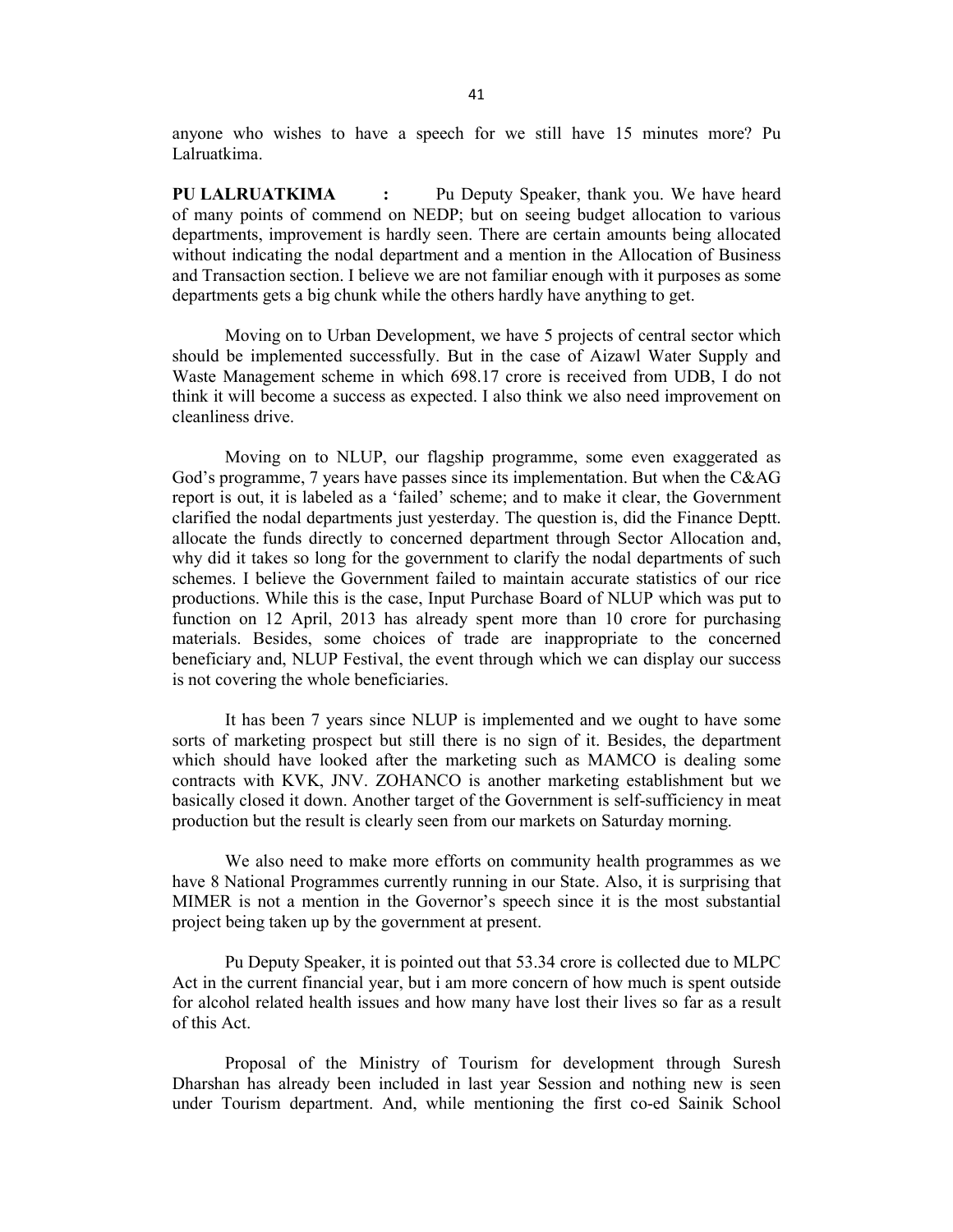which is opened in Mizoram, I opine it is also good to mention that the same is introduced in 26 other States.

On Soil & Water Conservation Deptt., it is pointed out that the growth of broom cultivation is 220 times of the previous and I would like to state the value of broom production during 2014-2015 is 25.79 crore which comes down to 36,095/- per year in respect of 8402 beneficiaries and their monthly income is estimated 2557.96/ only; this cannot be counted as a success.

Moving on to NEEPCO, it was declared during the election campaign that Tuivai Hydel Project will be funded under the viability-gap-funding, but in reality, it is placed under Booth category and a mute on Transfer Operation which mean it is under Central Sector and we wastes our valuable lands on it, this is also the case with Tuirial Hydel Project. We thought that it is a state owned and that it will soon be operational, but it came out as of PPA (Power Purchase Agreement).

Lastly, we need good roads; we all know that a good road is the prerequisites for economic development. But i think we have witnesses the worst kind of road/highway development this year. Pu Deputy Speaker, we talk about the size of firearms and narcotics being captured but how many had slips through our fingers? Looking back the incident at Zophai Bairabi, i think the people and our state needs a guardian but the Government seems to be sleeping away from this issue. Thank you.

**DEPUTY SPEAKER** : It is 4:00 pm and we need the House permission if we have to proceed; we have not passed the motion yet and we will need time for wind up speech as well. Alright, let us continue. Pu T.T. Zothansanga.

**PU T.T. ZOTHANSANGA:** Pu Deputy Speaker, thank you. The Hon. Member before me has pointed out some repeated developmental programmes and i just want to bring to light some that are not stated in this Session.

Recently, the Govt. Champhai College was inaugurated on 27 February at a cost of 9.51 crore as we also finished construction of Zotlang Stadium which cost 23 crore. It contains 8 lane tracks of grasses and we are in the process of building a Dam at Keilunglian at the cost of 19 crore. All these are not included in the developmental works mentioned in this Session.

Another thing i want to point out is the amount of medals that our Youth have receives so far at various level of competition, such as 24 at International; 40 at National and 16 at the Regional Level which indicates not all our Youth are substance abused and that many are great individuals.

Pu Deputy Speaker, Dr. Beichhua mentioned something like 'the Right man, in the Right Post', and i agree with it. What amazes me as we talk about the condition of roads in our State is that we have an engineer who chose to sit in the Assembly and a doctor who should concern for our health sits in the House. They should practice what they are trained for and i suggest that he himself resign from this House and went back to Saiha, i guaranteed that he will become an example. I have heard that he often have a successful operation whenever he went back to his constituency for rest.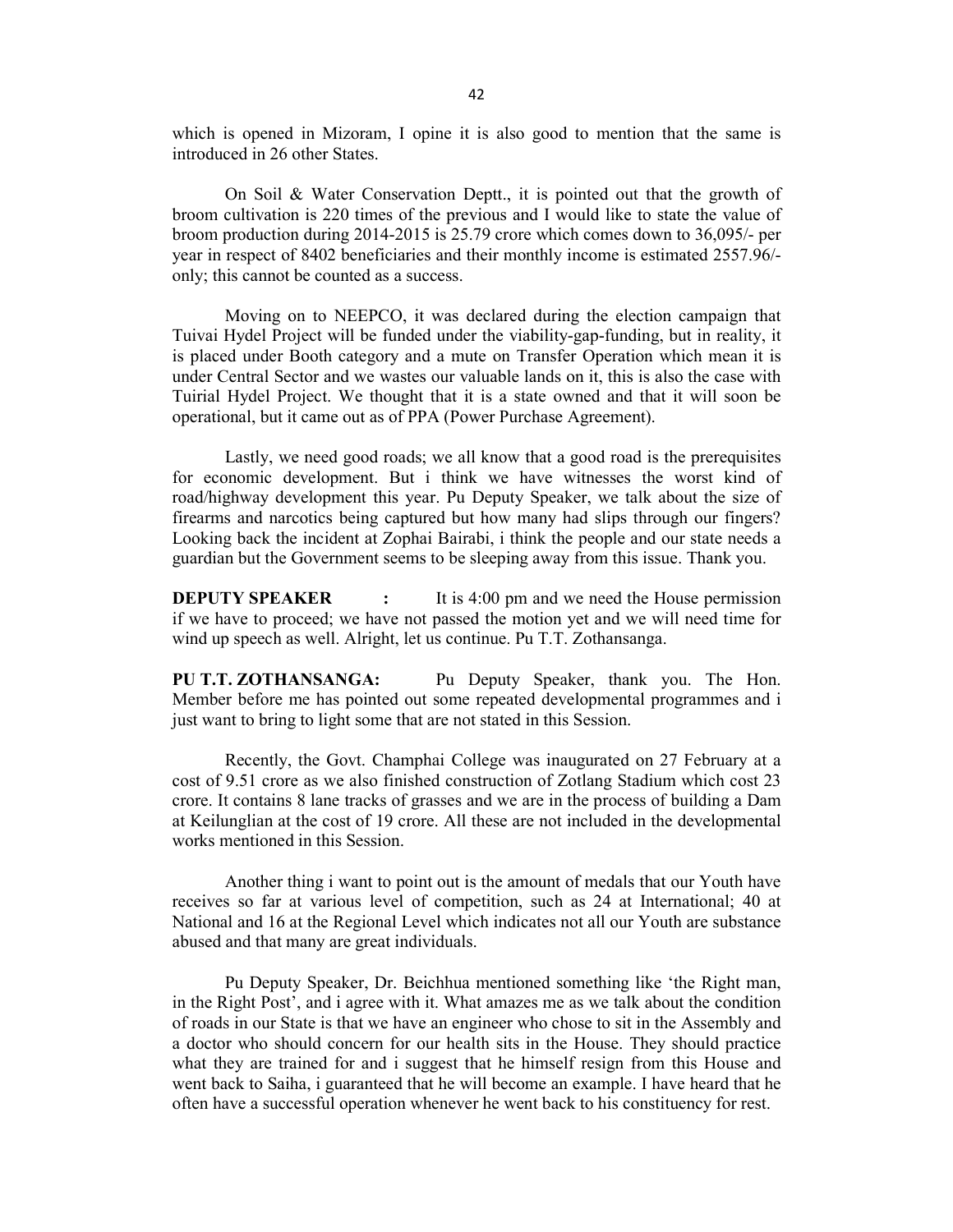The other day, Pu Sangthuama and others members have mentioned the incident at Zophai and they even emphasize the needs to present a united front and is good. But it must be noted that when our Chief Minister call an emergency meeting on the issue twice, their Party none of them show up. Another thing is that on 27 June, 2007, the MZP started to construct 'ZO RUN' at the same site and even before they reached Aizawl, our own IR battalion knocked down the structure and confiscated their JCB on the 29<sup>th</sup> as he has mentioned it now.**(DEPUTY SPEAKER** : *Direct verbal exchange is not permitted in the House, you are not disturbed during your time, he will also have his time and maybe, you may have another chance to speak.)* Pu Deputy Speaker, now that they have brought up the issue, i want to delve a little deeper. Pu Sangthuama mentioned that JCB.

Pu Dy. Speaker, it is regretted that the MoU does not include the boundary and if enough importance is given to that effect, why not placed the IR Battalion along our borders

I am glad that our Tourism Minister has inaugurated Rural Home stay at Berawtlang as this new system seems to be quite convenient for tourists and many visitors. With that, I will conclude by stating my support to the Governor's Speech.

#### **DEPUTY SPEAKER :** Pu Vanlalzawma.

**PU VANLALZAWMA :** Thank you, Pu Deputy Speaker. I am very concerned about the boundary issues we are facing at the moment; I am glad that construction of Chawlbuk at Zophai will be on halt for the time being for it is a very sensitive issue which even caused injury to many students. I personally visited Zophai to meet such students and I was informed that they have tried to lodge a complaint of the incident to the Police station but the door and gate were locked. Our team which includes Er. Lalrinawma, Ex-Minsiter, Pu Saikapthianga and AMC Mayor, Pu Hmingtea asked for escort up to Zophai Chawlhbuk in vain but we reached the site anyway. We saw the remains of their clothings and mobile phones and others which were burnt earlier. Pu Dy. Speaker, I wonder why our police forces done nothing to protect our students who are in a mission to safeguard our boundaries. I suggest our leaders to give more attentions on this sensitive issue which concern important matter.

Moving on to another topic, Pu Speaker, Urban Housing was constructed at Lawipu as many families have now moved in but without water and electricity being supplied. I request this problem should be attended immediately. Regarding our revenues from liquor, we should not be grateful for there are so many who have lost their lives for liquor. Thank you.

### **DEPUTY SPEAKER** : The Hon. House Leader.

**PU LAL THANHAWLA, CHIEF MINISTER:** Pu Dy. Speaker, it is appreciating that the Hon. Members have shown their interest in our discussion on the Governor's speech.

Pu Deputy Speaker, as mentioned by the Hon. Finance Minister, the growth indicators has shown the achievement of our state at the fourth position as the growth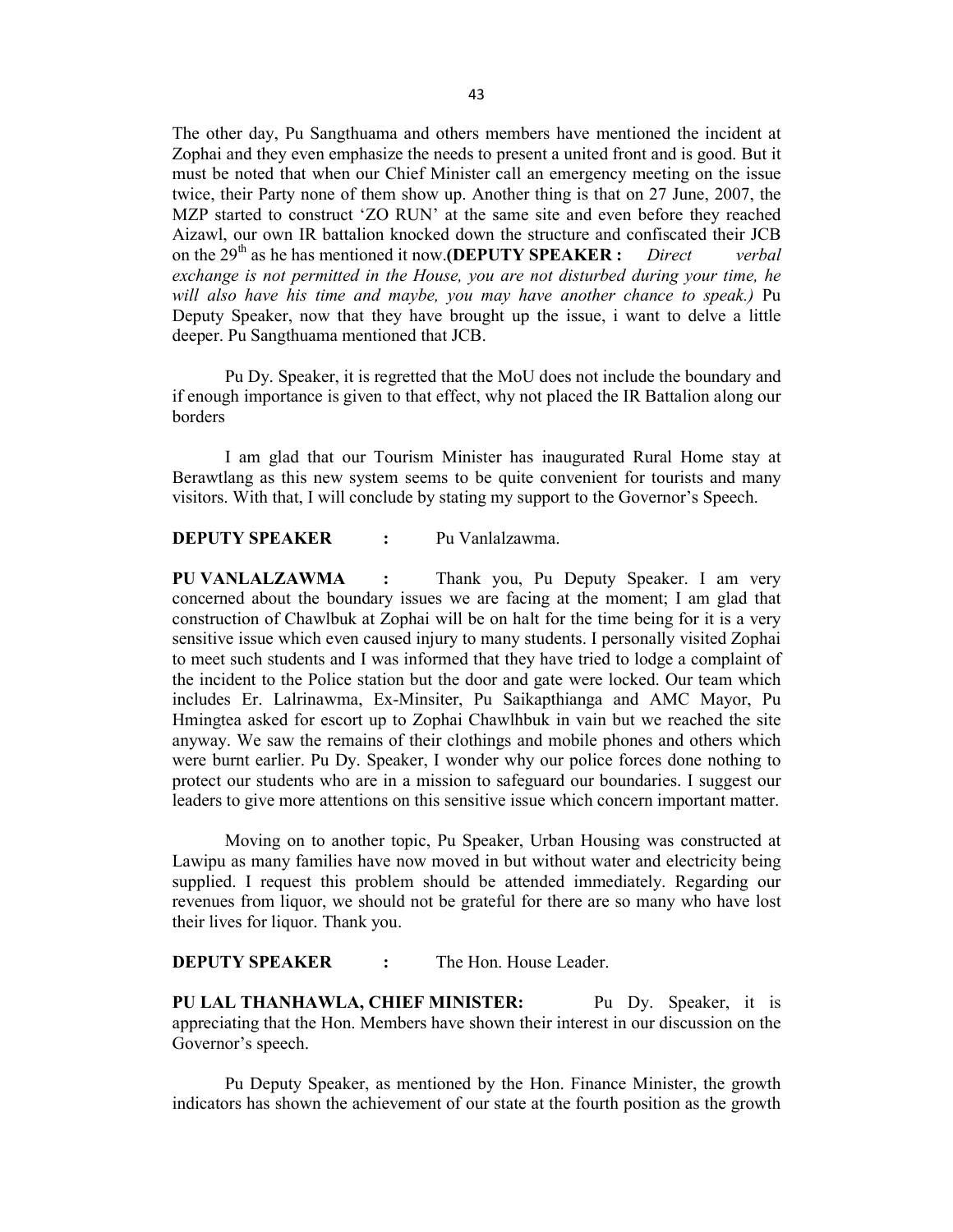rate as well as our per capita income is also higher than that of the national. Apart from this, our State ranks the lowest on malnourishment thanks to the efforts of the Govt. As for power generation, we are unable to start the work as yet due to multiple claims of compensation which need to be resolved first; my party ministry had no chance to pursue in resolving the case due to change of the Ministry in 1998. As soon as we assumed the ministry once again in 2008, the case had been revived by signing MoU with NEEPCO and we completed the work; the Hon. Prime Minister too was quite happy to inaugurate the project. At present, Kolodyne Multi-modal Rural Transit Project is in progress as construction of border road is in full swing. Tender has been floated for Pala road project and contractor has also been selected. Our neighboring countries such as Bangladesh and Myanmar too have given their interest to such projects. Likewise, construction of railway from Bairabi to Sairang too is in progress. Survey has also been done for Indo-Bangladesh border trade. DPR had also been drafted for the construction of airport at Latawh which is within the Mara Autonomous District.

Regarding border, we are well aware of the issue and the Congress Legislature thus determined the case carefully on the CLP Resolution and the Hon. Chief Minister has given his approval immediately. Notice has also been given to the Central Govt. and necessary step has now been taken.

Regarding the problems of drugs and alcohol, the rate of such abuse is generally higher in more developed cities. In order to prevent increase of the growing rate, our leaders are taking steps to promote games and sports and by setting up infrastructure for the purpose. At the same time, I also want to point out that our main contributing factor for the State Economic growth is NLUP. So, I will conclude my speech by supporting the Governor's Speech.

#### **DEPUTY SPEAKER :** Pu H. Zothangliana.

**PU H. ZOTHANGLIANA :** Thank you, Pu Deputy Speaker. Regarding the claim from some Hon. Members that NLUP as being unsuccessful, it may be noted that decrease of agricultural product does not necessary means our economic status as a whole is decreasing. It simply means that the secondary and tertiary sectors have immensely increased.

As for Law & Order, it is experienced by all that we rarely heard of public grievances such as strike since the Congress Party except for one or two stray incident. So, it is clear that our State is in a peaceful situation under the Ministry of the Congress Party.

I further want to add that NLUP will not end up abruptly but will continue with NEDP (New Economic Development Policy). So, I request if all the hon. Members agree to adopt the Motion of thanks by his Excellency, the Governor of Mizoram. Thank you.

**DEPUTY SPEAKER :** The Hon. Members has wind up the Motion of Thanks and appealed to adopt it. All those in favour may say 'Aye' and those who